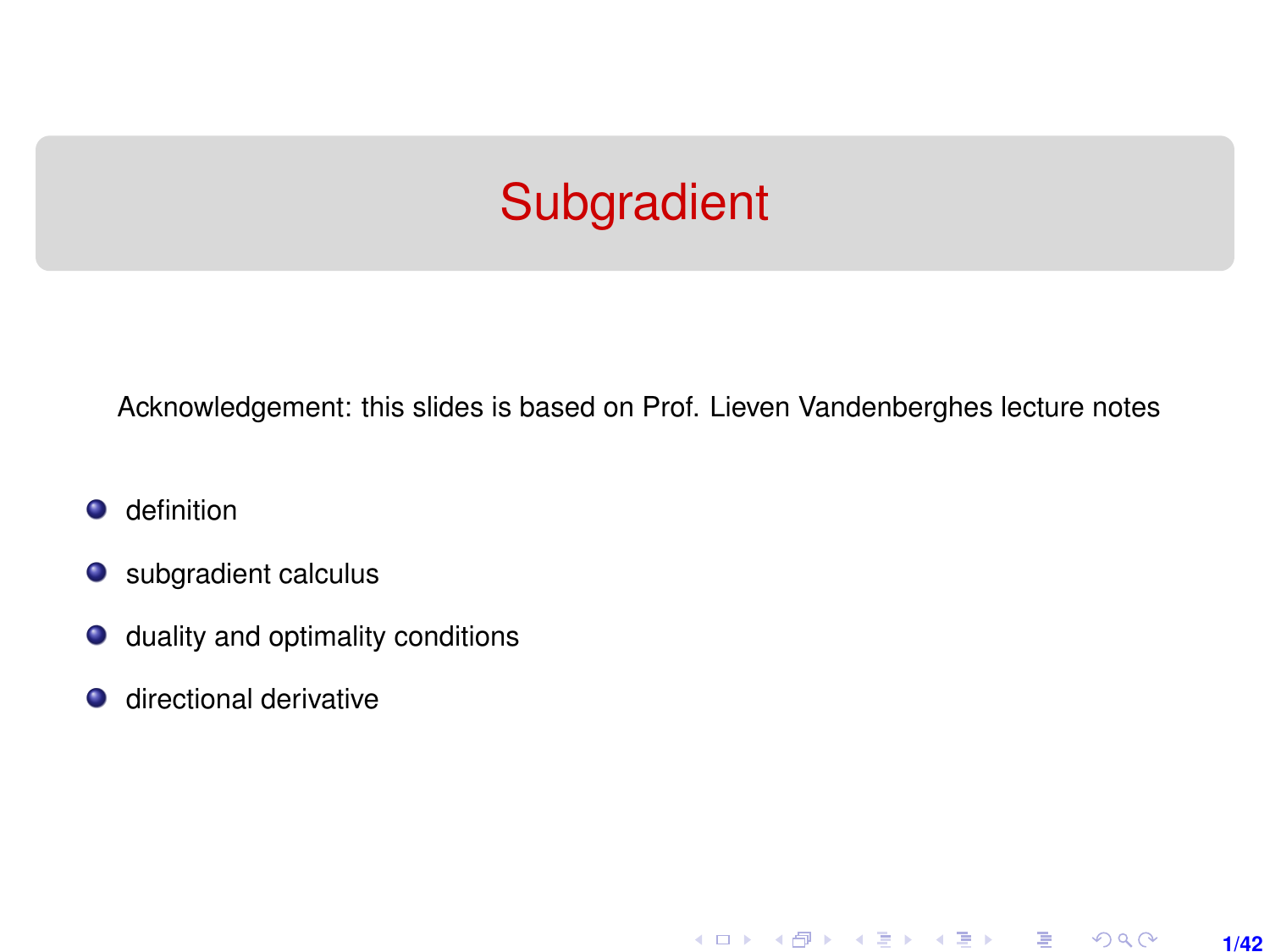recall basic inequality for convex differentiable *f* :

$$
f(y) \ge f(x) + \nabla f(x)^\top (y - x)
$$

- $\bullet$  the first-order approximation of *f* at *x* is a global lower bound
- $\bullet$   $\nabla f(x)$  defines non-vertical supporting hyperplane to epi *f* at  $(x, f(x))$

$$
\begin{bmatrix} \nabla f(x) \\ -1 \end{bmatrix} \left( \begin{bmatrix} y \\ t \end{bmatrix} - \begin{bmatrix} x \\ f(x) \end{bmatrix} \right) \le 0 \quad \forall (y, t) \in \mathbf{epi} f
$$

what if *f* is not differentiable?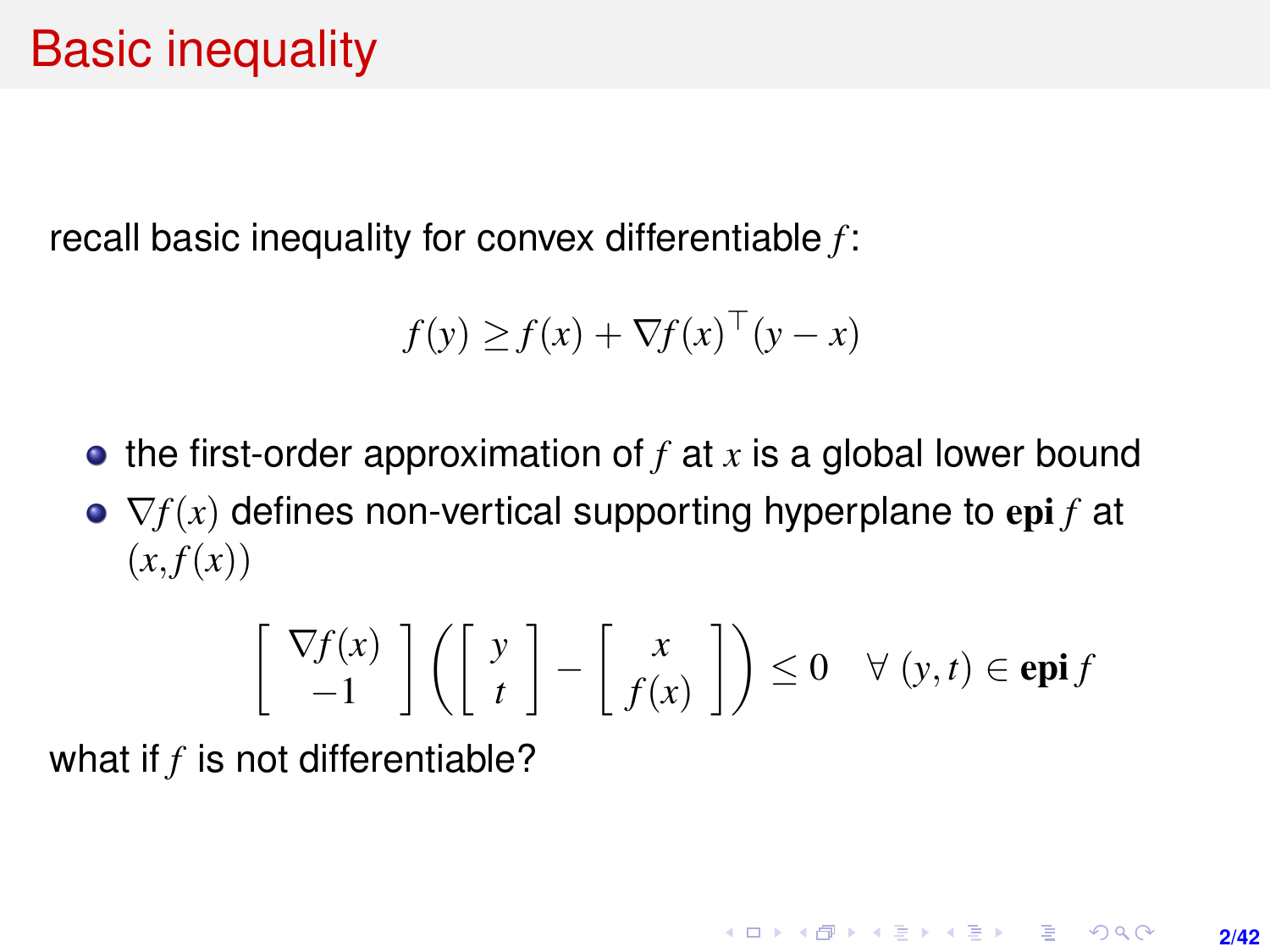# **Subgradient**

*g* is a **subgradient** of a convex function  $f$  at  $x \in \text{dom } f$  if

$$
f(y) \ge f(x) + g^{T}(y - x) \quad \forall y \in \text{dom } f
$$
\n
$$
f(x_1) + g_1^{T}(x - x_1)
$$
\n
$$
f(x_2) + g_2^{T}(x - x_2)
$$
\n
$$
f(x_3) + g_3^{T}(x - x_2)
$$
\n
$$
f(x_2) + g_3^{T}(x - x_2)
$$

 $g_2, g_3$  are subgradients at  $x_2$ ;  $g_1$  is a subgradient at  $x_1$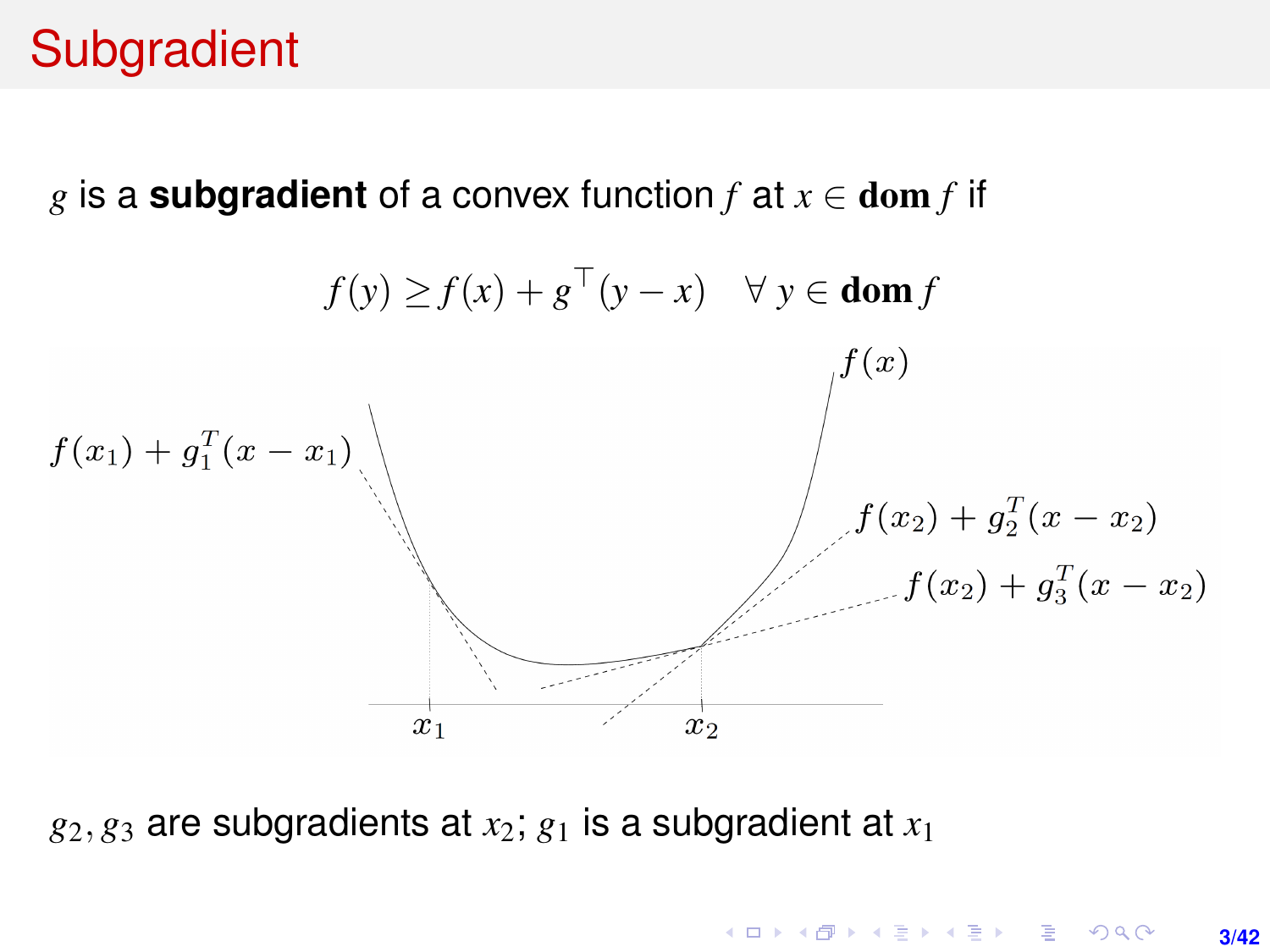#### <span id="page-3-0"></span>**properties**

- $f(x) + g^\top(y x)$  is a global lower bound on  $f(y)$
- $\bullet$  *g* defines non-vertical supporting hyperplane to epi *f* at  $(x, f(x))$

$$
\left[\begin{array}{c} g \\ -1 \end{array}\right] \left(\left[\begin{array}{c} y \\ t \end{array}\right] - \left[\begin{array}{c} x \\ f(x) \end{array}\right]\right) \le 0 \quad \forall (y, t) \in \mathbf{epi}\,f
$$

- $\bullet$  if *f* is convex and differentiable, then  $\nabla f(x)$  is a subgradient of *f* at *x*
- algorithms for nondifferentiable convex optimization
- unconstrained optimality: *x* minimizes  $f(x)$  if and only if  $0 \in \partial f(x)$
- KKT conditions with nondifferentiable functions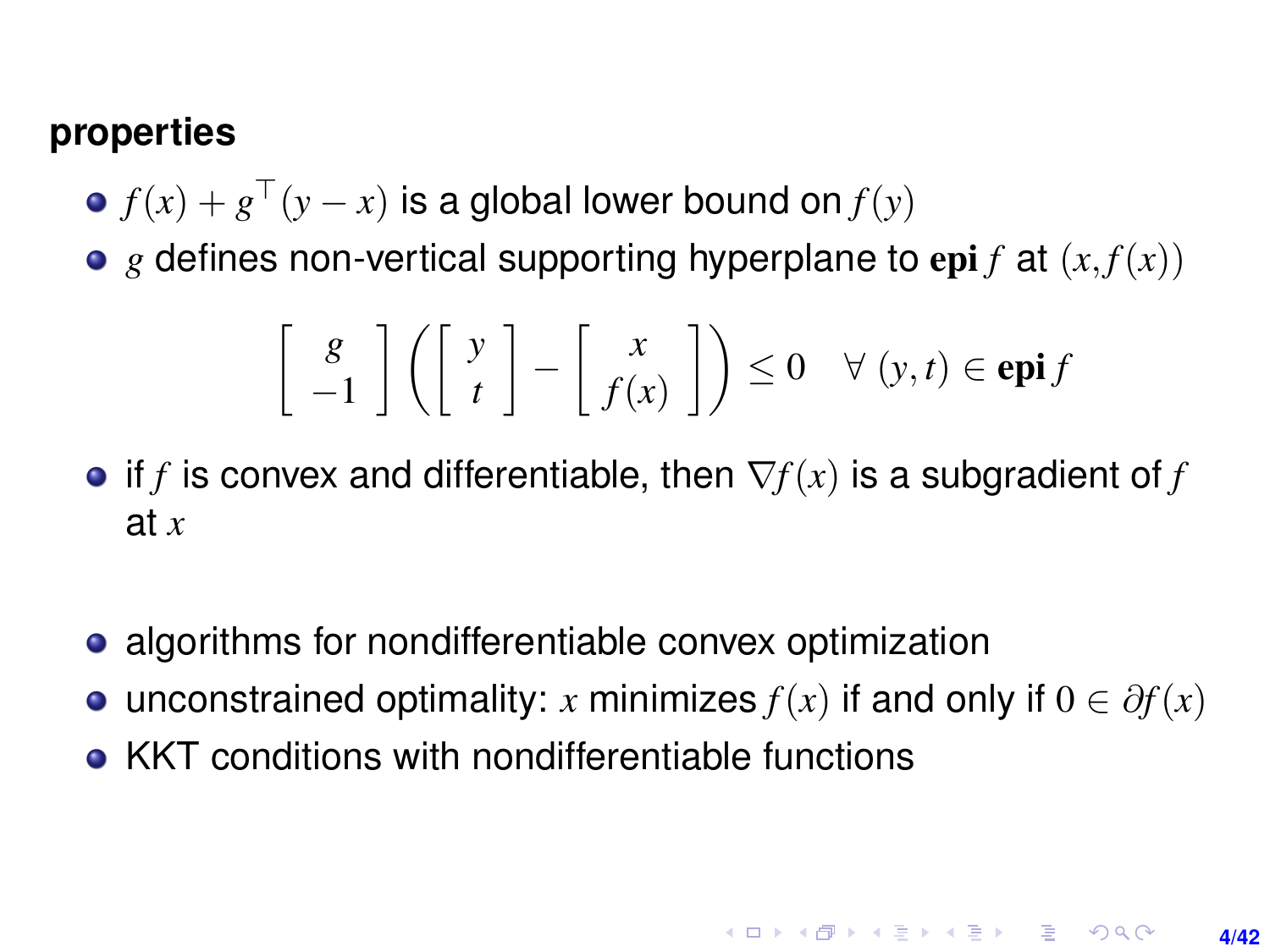# <span id="page-4-0"></span>Example

 $f(x) = \max\{f_1(x), f_2(x)\}$  *f*<sub>1</sub>, *f*<sub>2</sub> convex and differentiable



- subgradients at  $x_0$  form line segment  $[\nabla f_1(x_0), \nabla f_2(x_0)]$
- if  $f_1(\hat{x}) > f_2(\hat{x})$ , subgradient of *f* at  $\hat{x}$  is  $\nabla f_1(\hat{x})$
- $\bullet$  if  $f_1(\hat{x}) < f_2(\hat{x})$  $f_1(\hat{x}) < f_2(\hat{x})$  $f_1(\hat{x}) < f_2(\hat{x})$  $f_1(\hat{x}) < f_2(\hat{x})$ , subgradient of *f* at  $\hat{x}$  [is](#page-3-0)  $\nabla f_2(\hat{x})$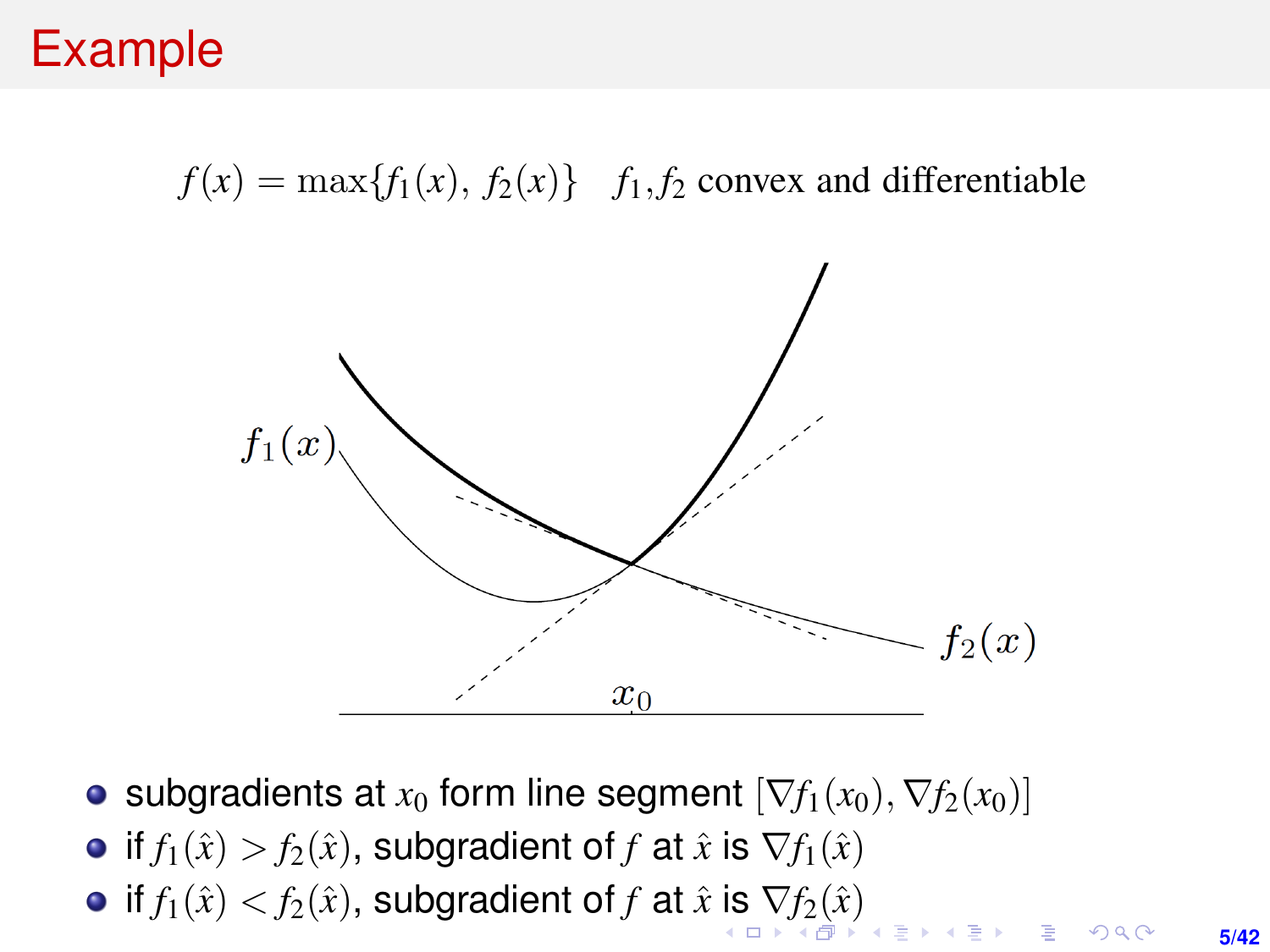<span id="page-5-1"></span><span id="page-5-0"></span>the **subdifferential**  $\partial f(x)$  of *f* at *x* is the set of all subgradients:

$$
\partial f(x) = \{ g | g^{\top}(y - x) \le f(y) - f(x) \} \quad \forall \ y \in \text{dom } f
$$

- ∂*f*(*x*) is a closed convex set (possibly empty) (follows from the definition: ∂*f*(*x*) is an intersection of halfspaces)
- if  $x \in \text{int dom } f$  then  $\partial f(x)$  is nonempty and bounded (proof on next two pages)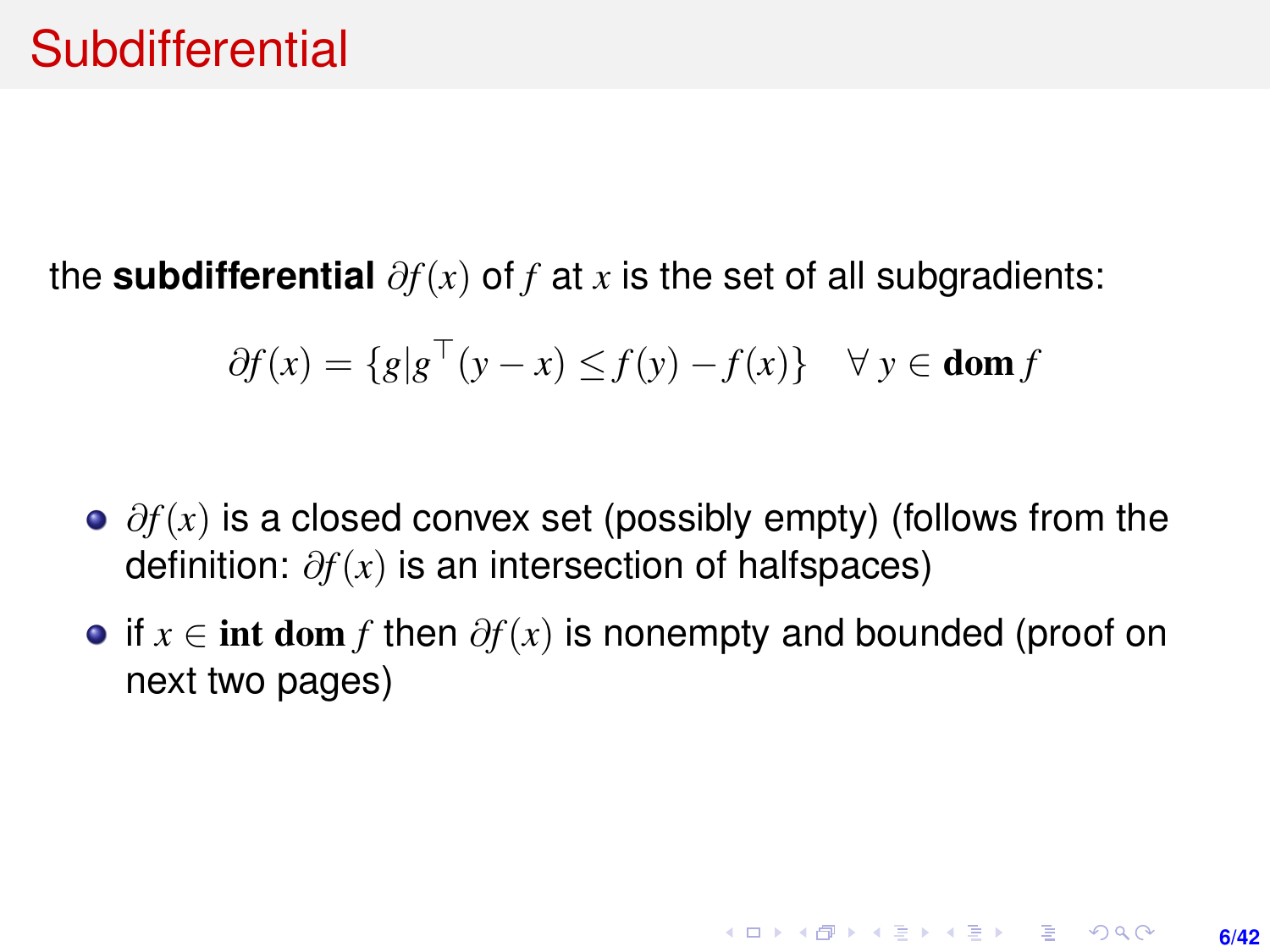*proof* : we show that  $\partial f(x)$  is nonempty when  $x \in \text{int dom } f$ 

- $\bullet$   $(x, f(x))$  is in the boundary of the convex set **epi** *f*
- **•** therefore there exists a supporting hyperplane to **epi** *f* at  $(x, f(x))$ :

$$
\exists (a,b) \neq 0, \quad \begin{bmatrix} a \\ b \end{bmatrix}^{\top} \left( \begin{bmatrix} y \\ t \end{bmatrix} - \begin{bmatrix} x \\ f(x) \end{bmatrix} \right) \leq 0 \quad \forall (y,t) \in \mathbf{epi} f
$$

- $\bullet$  *b* > 0 gives a contradiction as  $t \to \infty$
- $b = 0$  gives a contradiction for  $y = x + \epsilon a$  with small  $\epsilon > 0$
- therefore  $b < 0$  and  $g = a/|b|$  is a subgradient of f at x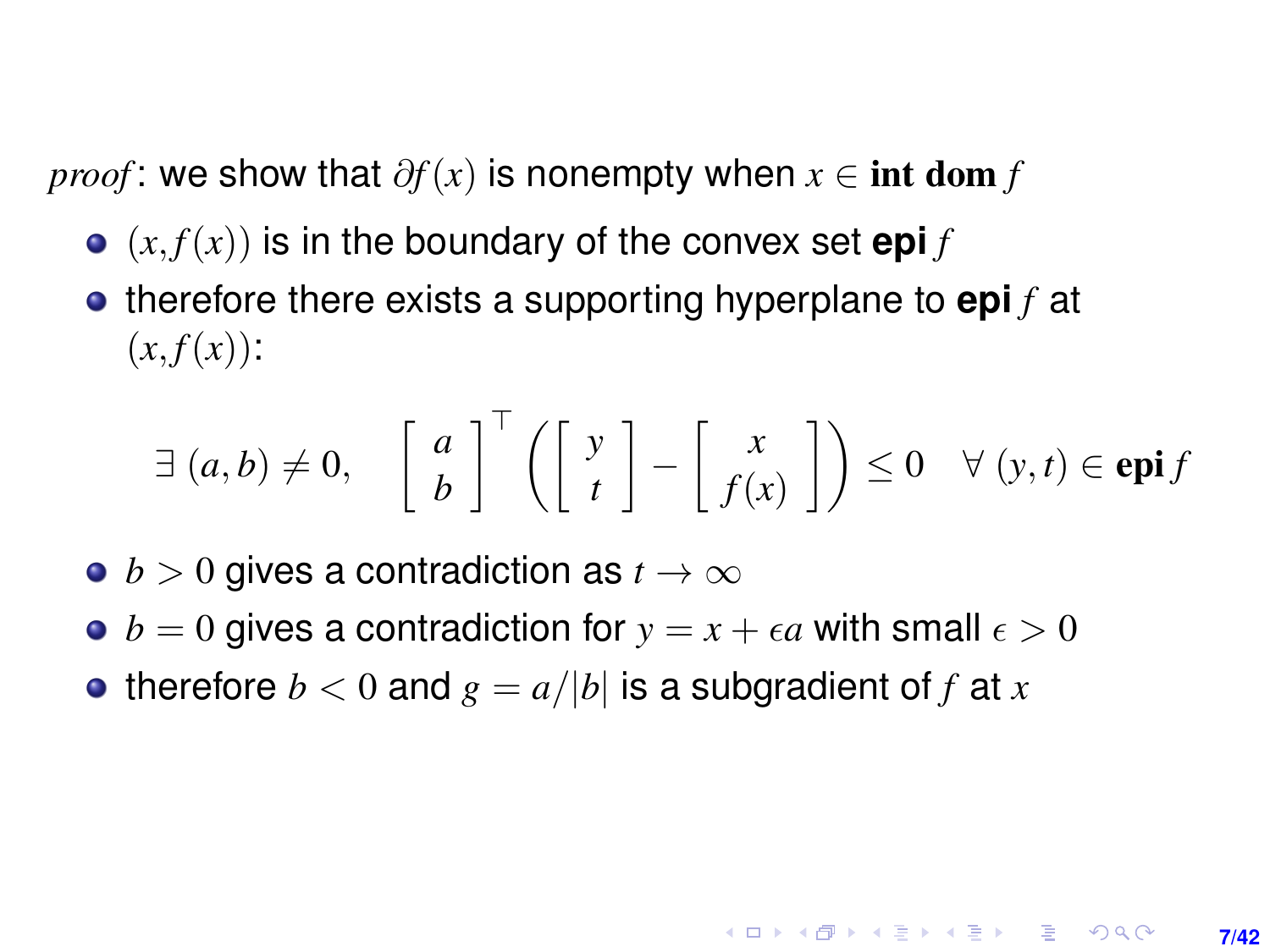*proof* : we show that  $\partial f(x)$  is empty when  $x \in \text{int dom } f$ 

• for small  $r > 0$ , define a set of  $2n$  points

$$
B = \{x \pm re_k | k = 1, \cdots, n\} \subset \text{dom } f
$$

and define  $M = \max_{y \in B} f(y) < \infty$ 

• for every nonzero  $g \in \partial f(x)$ , there is a point  $y \in B$  with

$$
f(y) \ge f(x) + g^{\top}(y - x) = f(x) + r||g||_{\infty}
$$

(choose an index *k* with  $|g_k| = ||g||_{\infty}$ , and take  $y = x + r\text{sign}(g_k)e_k$ ) • therefore  $\partial f(x)$  is bounded:

$$
\sup_{g \in \partial f(x)} \|g\|_{\infty} \le \frac{M - f(x)}{r}
$$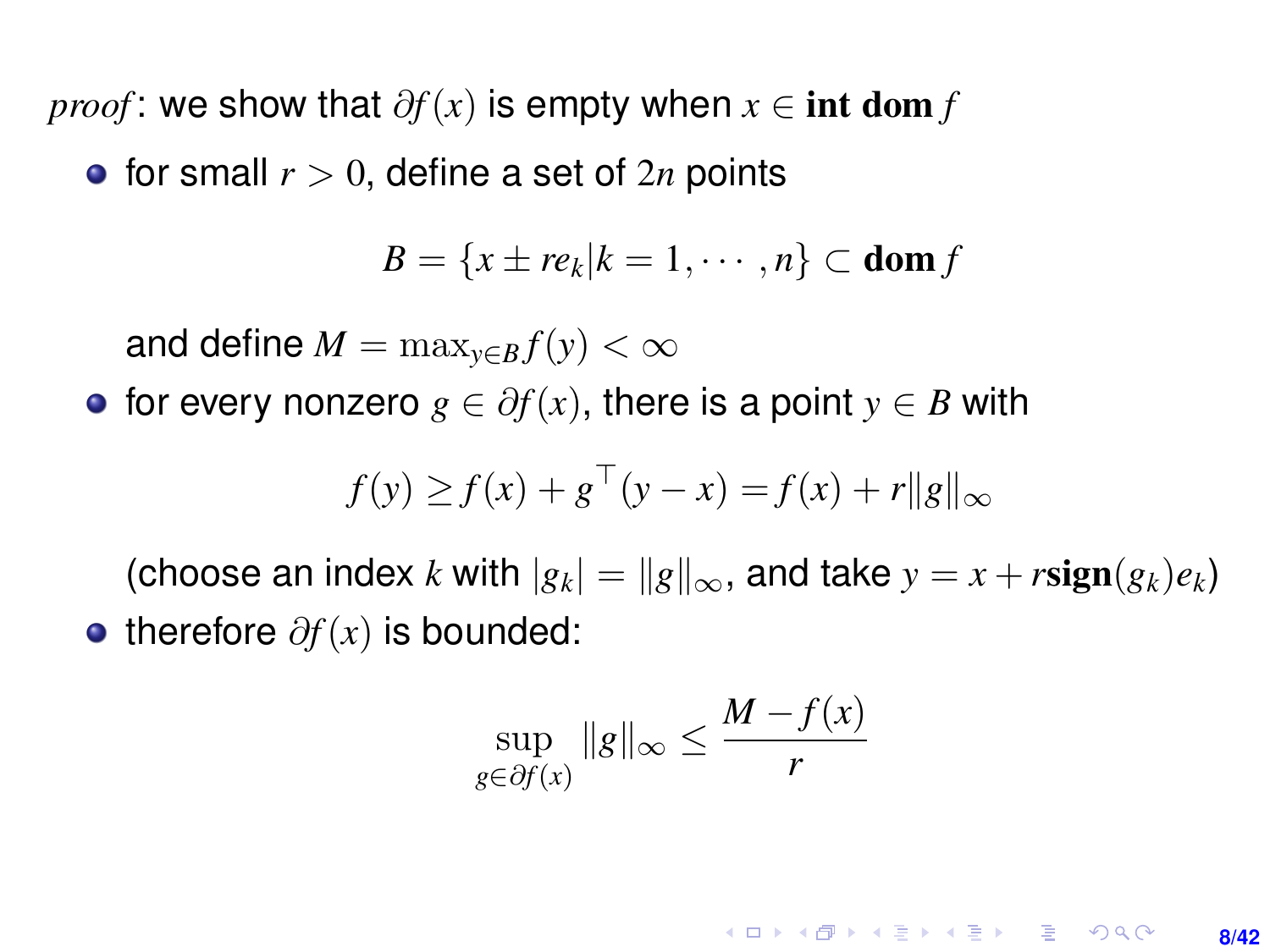# **Examples**

**absolute value**  $f(x) = |x|$ 



**Euclidean norm**  $f(x) = ||x||_2$ 

$$
\partial f(x) = \frac{1}{\|x\|_2} x \text{ if } x \neq 0, \quad \partial f(x) = \{g\|g\|_2 \le 1\} \text{ if } x = 0\}
$$

KO KKO KARA KE KARA 1990 **9/42**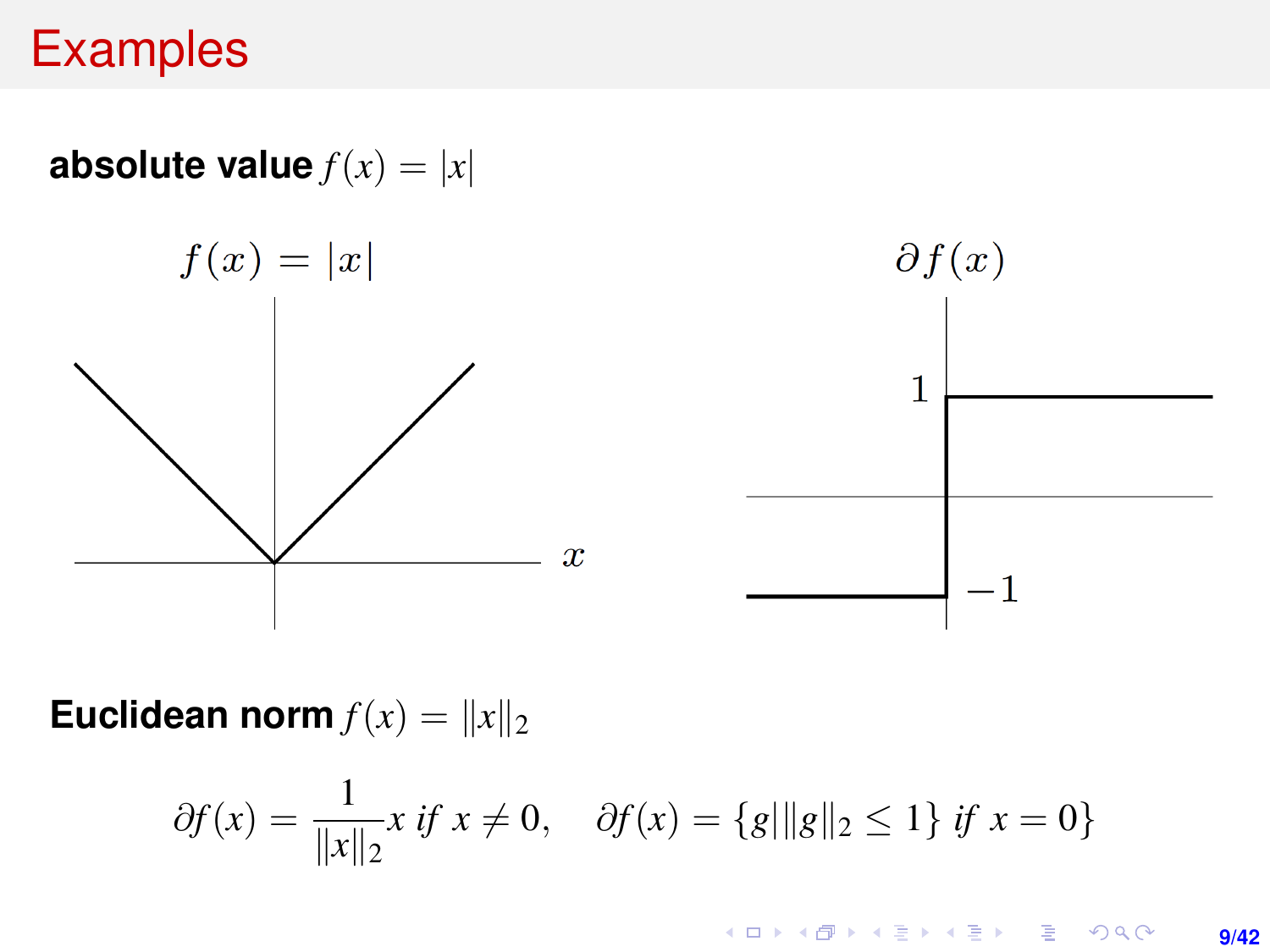#### subdifferential of a convex function is a **monotone operator:**

$$
(u - v)^{\top}(x - y) \ge 0 \quad \forall x, y, u \in \partial f(x), v \in \partial f(y)
$$

*proof* : by definition

$$
f(y) \ge f(x) + u^{\top}(y - x), f(x) \ge f(y) + v^{\top}(x - y)
$$

**10/42**

K ロ ▶ K @ ▶ K 할 ▶ K 할 ▶ 이 할 → 9 Q @

combining the two inequalities shows monotonicity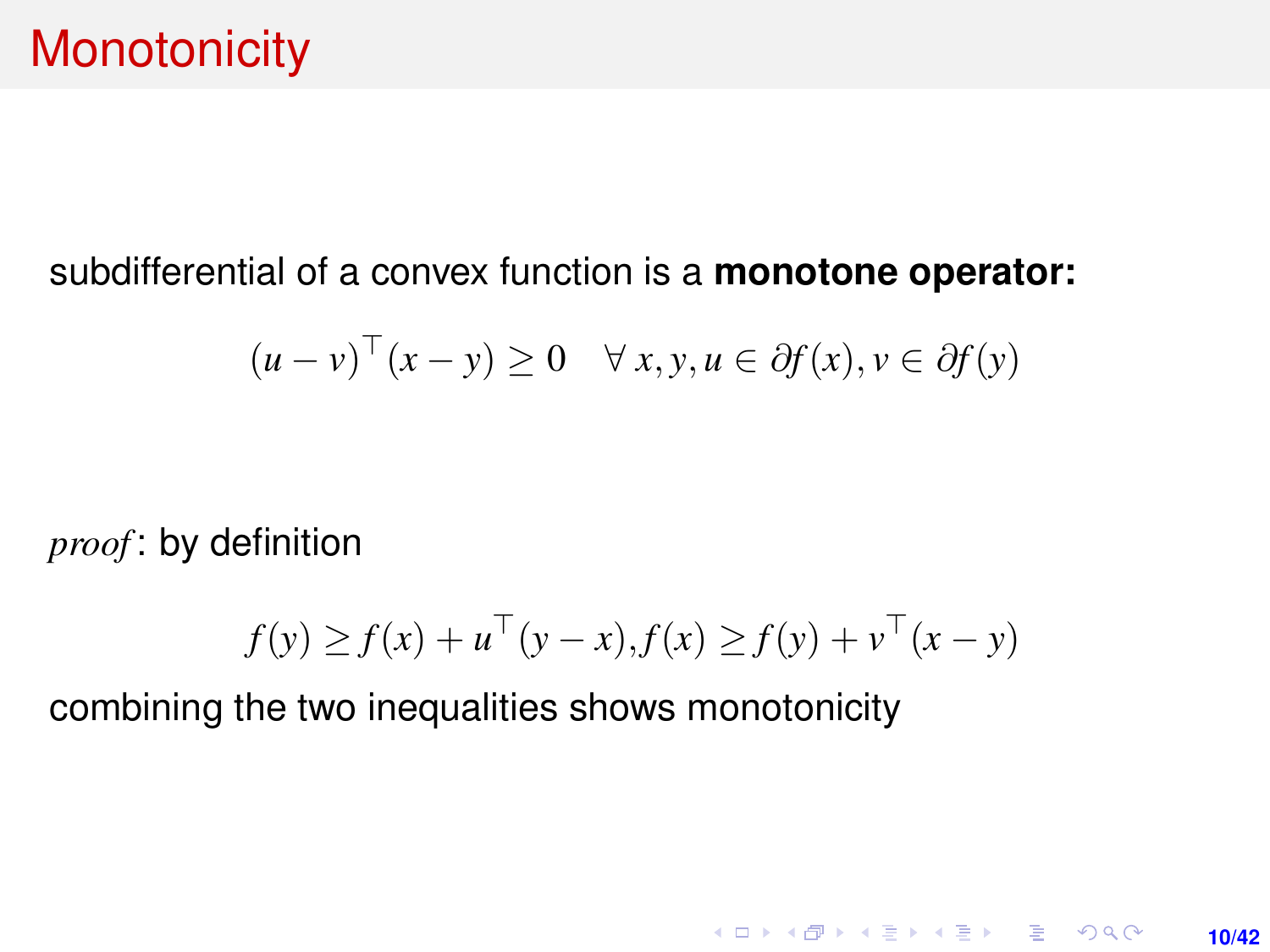#### 连续性

<sup>设</sup>*f*(*x*)是闭凸函数且∂*f*在点¯*x*附近存在且非空.若<sup>序</sup> 列 $x^k$  →  $\bar{x}$ ,  $g^k$  ∈  $\partial f(x^k)$ 为 $f(x)$ 在点 $x^k$ 处的次梯度, 且 $g^k$  →  $\bar{g}$ ,<br>则 $\bar{g}$  ∈  $\partial f(\bar{x})$ .  $\overline{\mathfrak{M}}\overline{\mathfrak{g}} \in \partial f(\overline{x})$ .

● 对任意*y* ∈ domf, 根据次梯度的定义,

 $f(y) \geq f(x^k) + \langle g^k, y - x^k \rangle$ .

<sup>对</sup>上述不等式两边取下极限,我们<sup>有</sup>

$$
f(y) \ge \liminf_{k \to \infty} [f(x^k) + \langle g^k, y - x^k \rangle]
$$
  
\n
$$
\ge f(\bar{x}) + \langle \bar{g}, y - \bar{x} \rangle,
$$

其中第二个不等式利用了 $f(x)$ 的下半连续性以及 $g^k \rightarrow \bar{g}$ , 由此可推  $\exists \bar{g}$  ∈  $\partial f(\bar{x})$ .

> **KOD KARD KED KED DRA 11/42**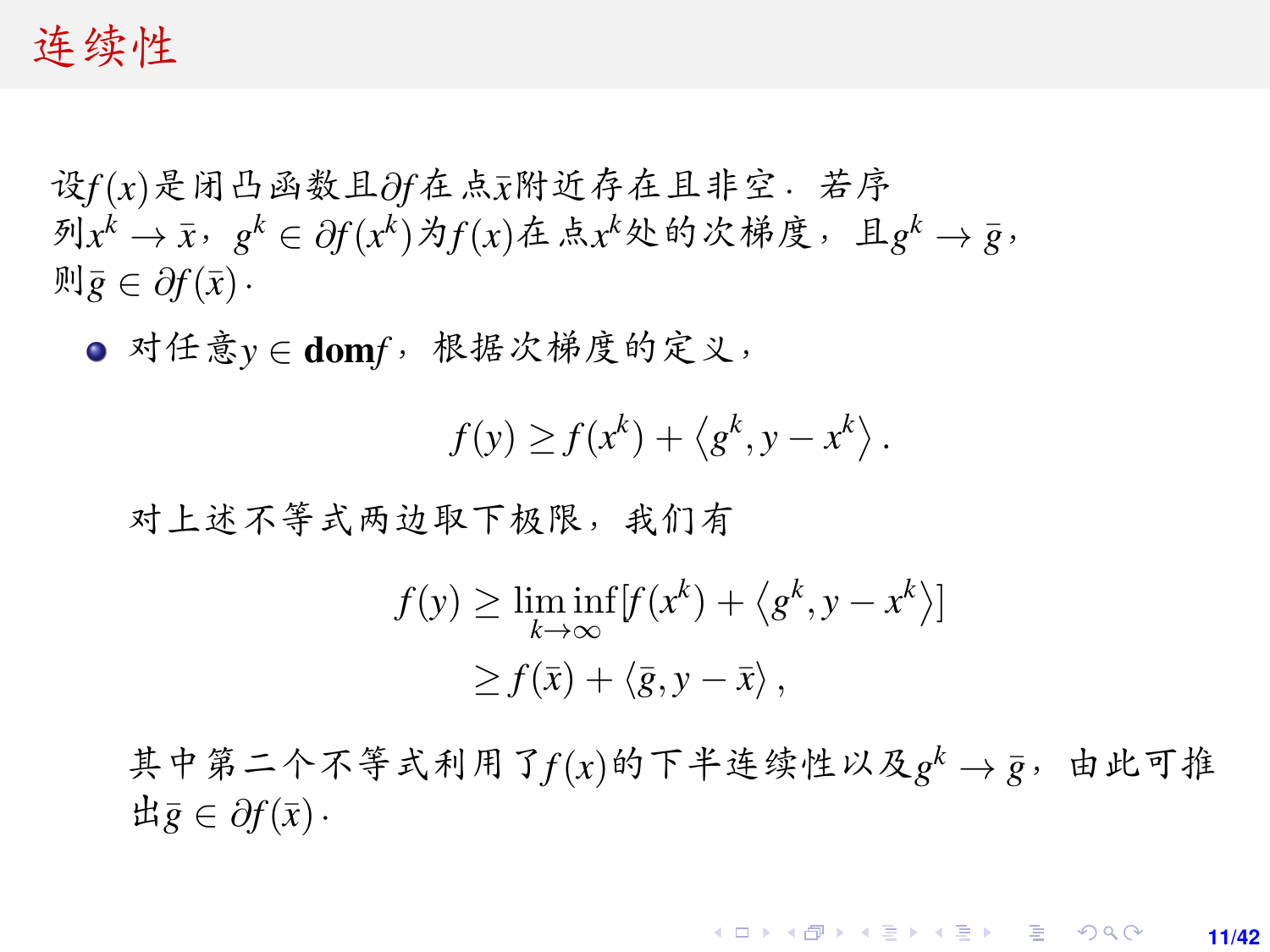## Examples of non-subdifferentiable functions

the following functions are not subdifferentiable at  $x = 0$ 

• 
$$
f: \mathbf{R} \to \mathbf{R}
$$
, dom  $f = \mathbf{R}_+$   
\n $f(x) = 1$  if  $x = 0$ ,  $f(x) = 0$  if  $x > 0$   
\n•  $f: \mathbf{R} \to \mathbf{R}$ , dom  $f = \mathbf{R}_+$   
\n $f(x) = -\sqrt{x}$ 

the only supporting hyperplane to epi  $f$  at  $(0, f(0))$  is vertical

**12/42**

**KORKARK KERKER DRAM**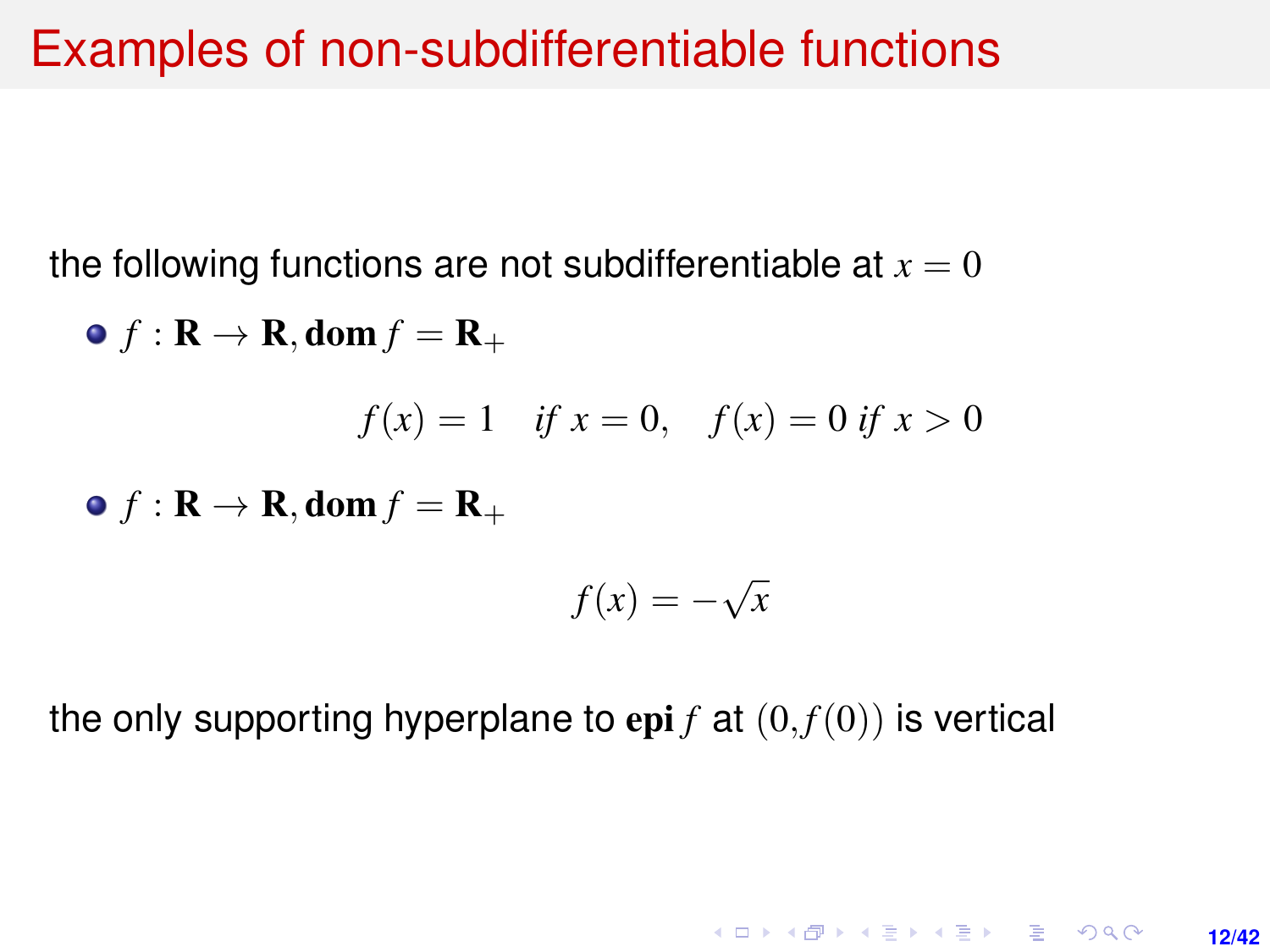# Subgradients and sublevel sets

if  $g$  is a subgradient of  $f$  at  $x$ , then

$$
f(y) \le f(x) \Longrightarrow g^{\top}(y - x) \le 0
$$



nonzero subgradients at *x* define supporting hyperplanes to sublevel set

$$
\{y \mid f(y) \leq f(x)\}\
$$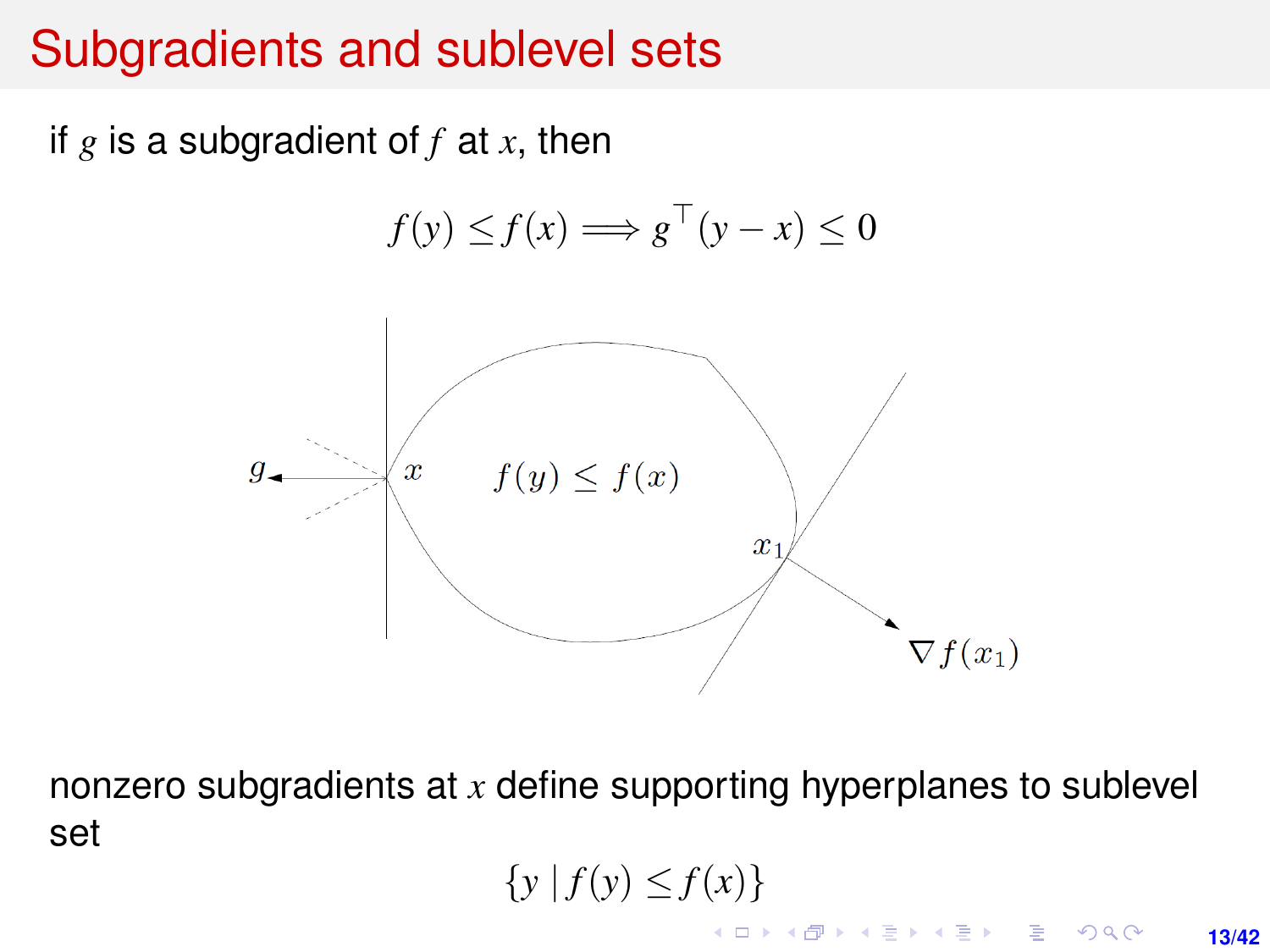- **o** definition
- **subgradient calculus**
- duality and optimality conditions

**14/42**

K ロ ▶ K @ ▶ K 할 ▶ K 할 ▶ ... 할 → 9 Q @

**o** directional derivative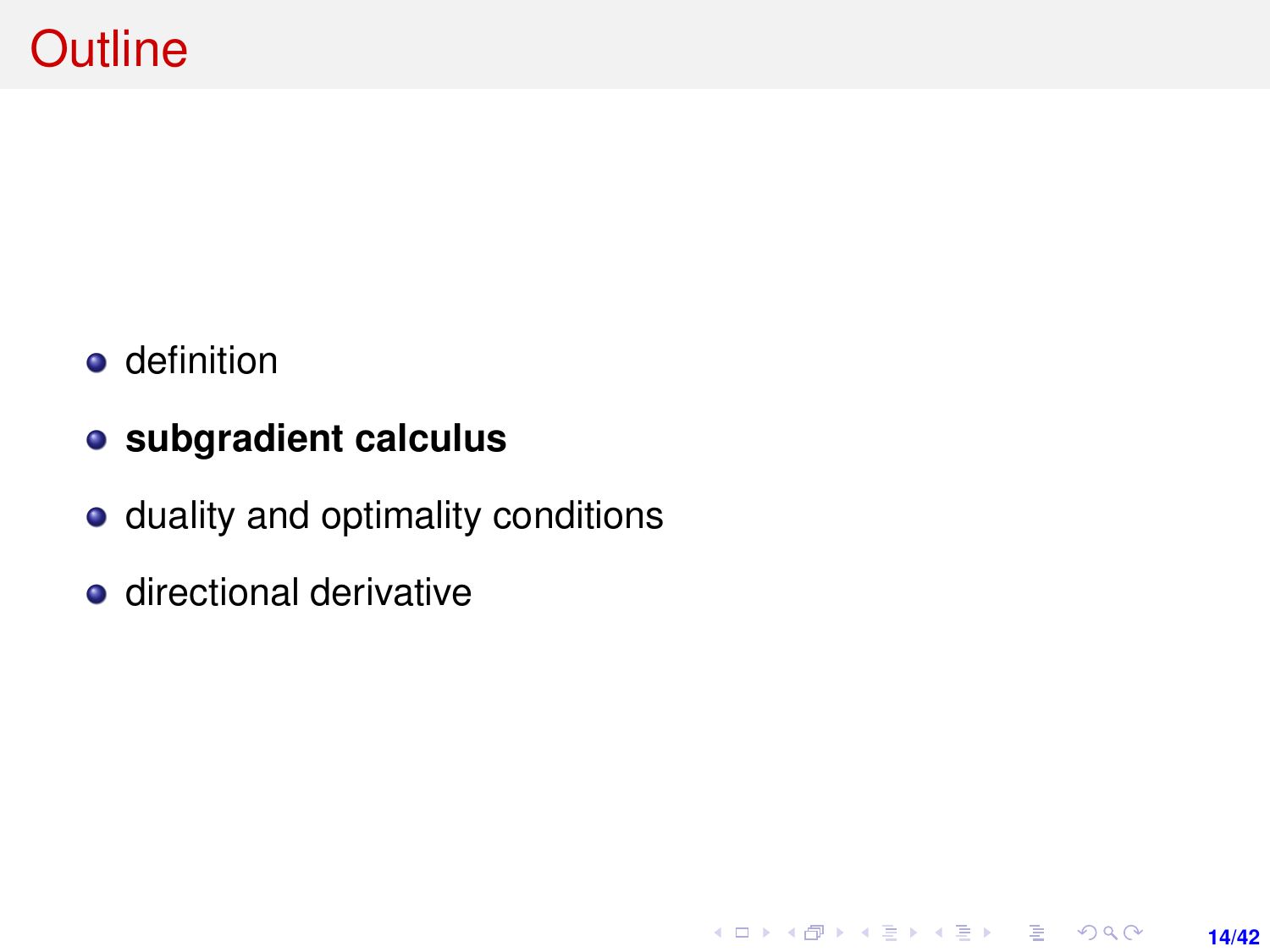# Subgradient calculus

**weak subgradient calculus:** rules for finding *one* subgradient

- sufficient for most nondifferentiable convex optimization algorithms
- $\bullet$  if you can evaluate  $f(x)$ , you can usually compute a subgradient

#### **strong subgradient calculus:** rules for finding ∂*f*(*x*) (*all subgradients*)

- some algorithms, optimality conditions, etc., need entire subdifferential
- can be quite complicated

we will assume that  $x \in \text{int dom } f$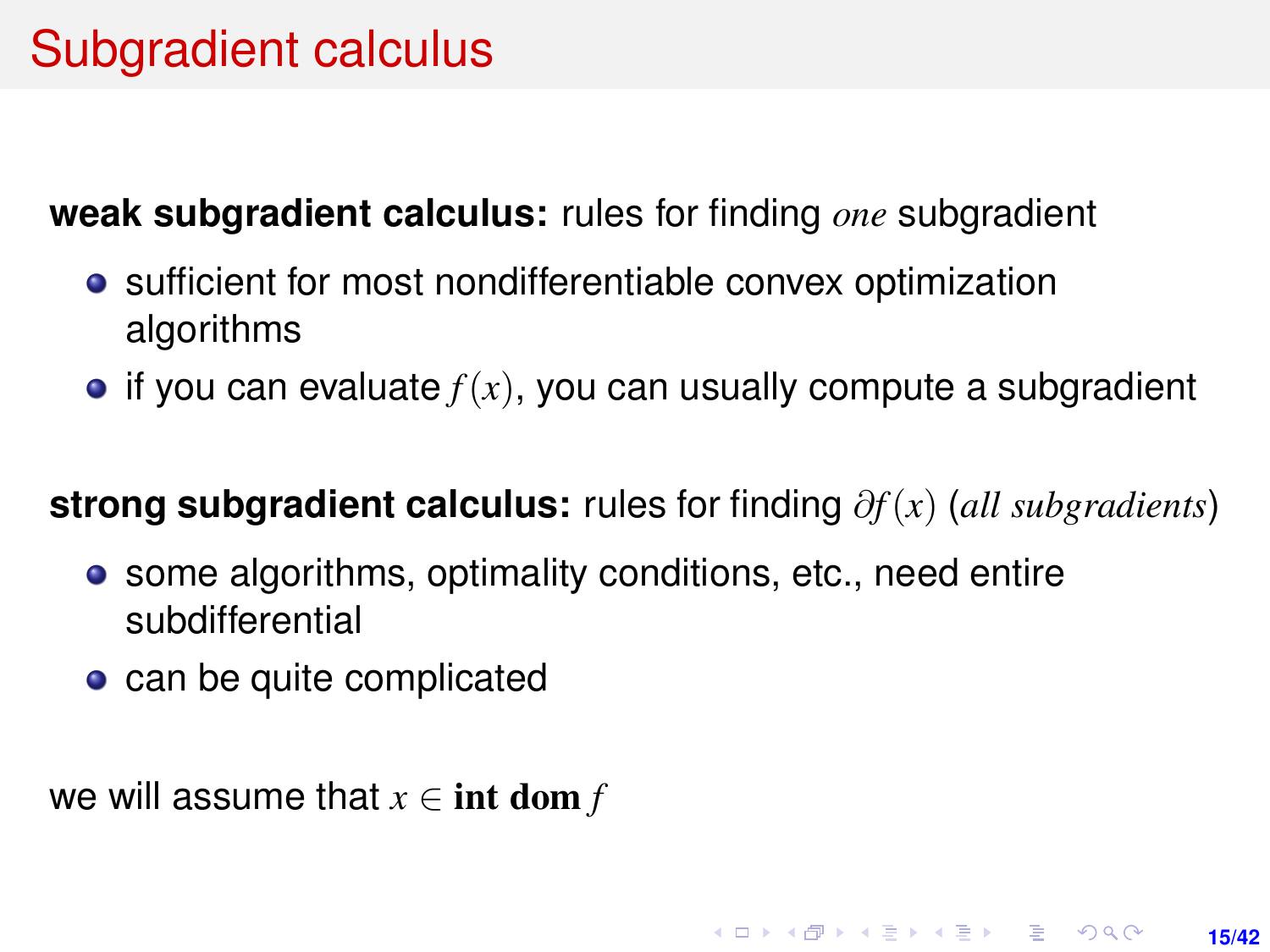## Basic rules

**differentiable functions:**  $\partial f(x) = \{\nabla f(x)\}\$ if *f* is differentiable at *x* 

#### **nonnegative combination**

if  $h(x) = \alpha_1 f_1(x) + \alpha_2 f_2(x)$  with  $\alpha_1, \alpha_2 > 0$ , then

$$
\partial h(x) = \alpha_1 \partial f_1(x) + \alpha_2 \partial f_2(x)
$$

(r.h.s. is addition of sets)

**affine transformation of variables:** if  $h(x) = f(Ax + b)$ , then

$$
\partial h(x) = A^\top \partial f(Ax + b)
$$

**KORKARK KERKER DRAM 16/42**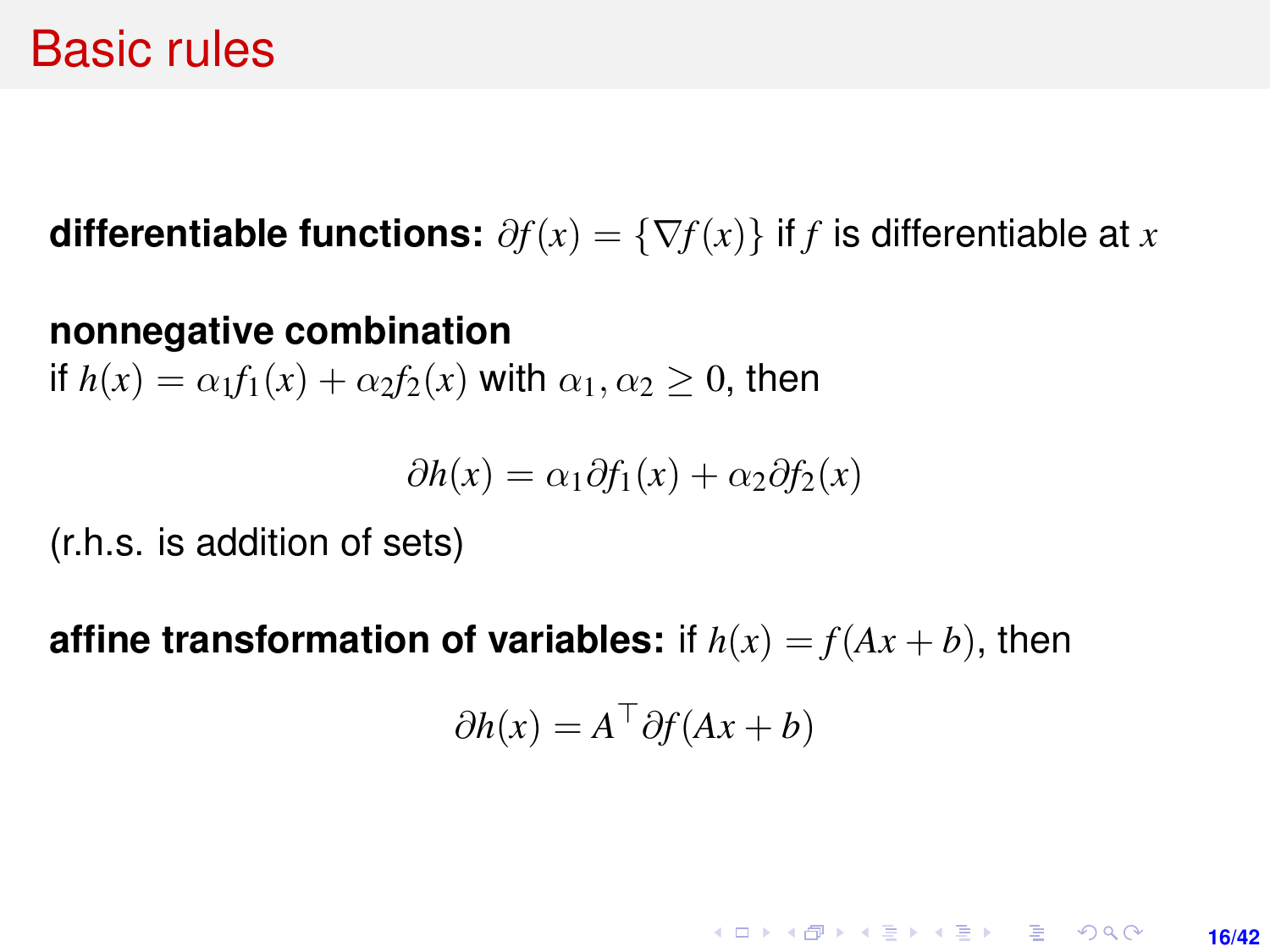# Pointwise maximum

$$
f(x) = \max\{f_1(x), \cdots, f_m(x)\}\
$$

define  $I(x) = \{i \mid f_i(x) = f(x)\}\$ , the 'active' functions at x

**weak result:** to compute a subgradient at *x*, choose any  $k \in I(x)$ , and any subgradient of  $f_k$  at  $x$ 

#### **strong result**

$$
\partial f(x) = \mathbf{conv} \bigcup_{i \in I(x)} \partial f_i(x)
$$

- convex hull of the union of subdifferentials of 'active' functions at *x*
- if *f*<sub>*i*</sub>'s are differentiable,  $\partial f(x) = \text{conv}\{\nabla f_i(x) \mid i \in I(x)\}$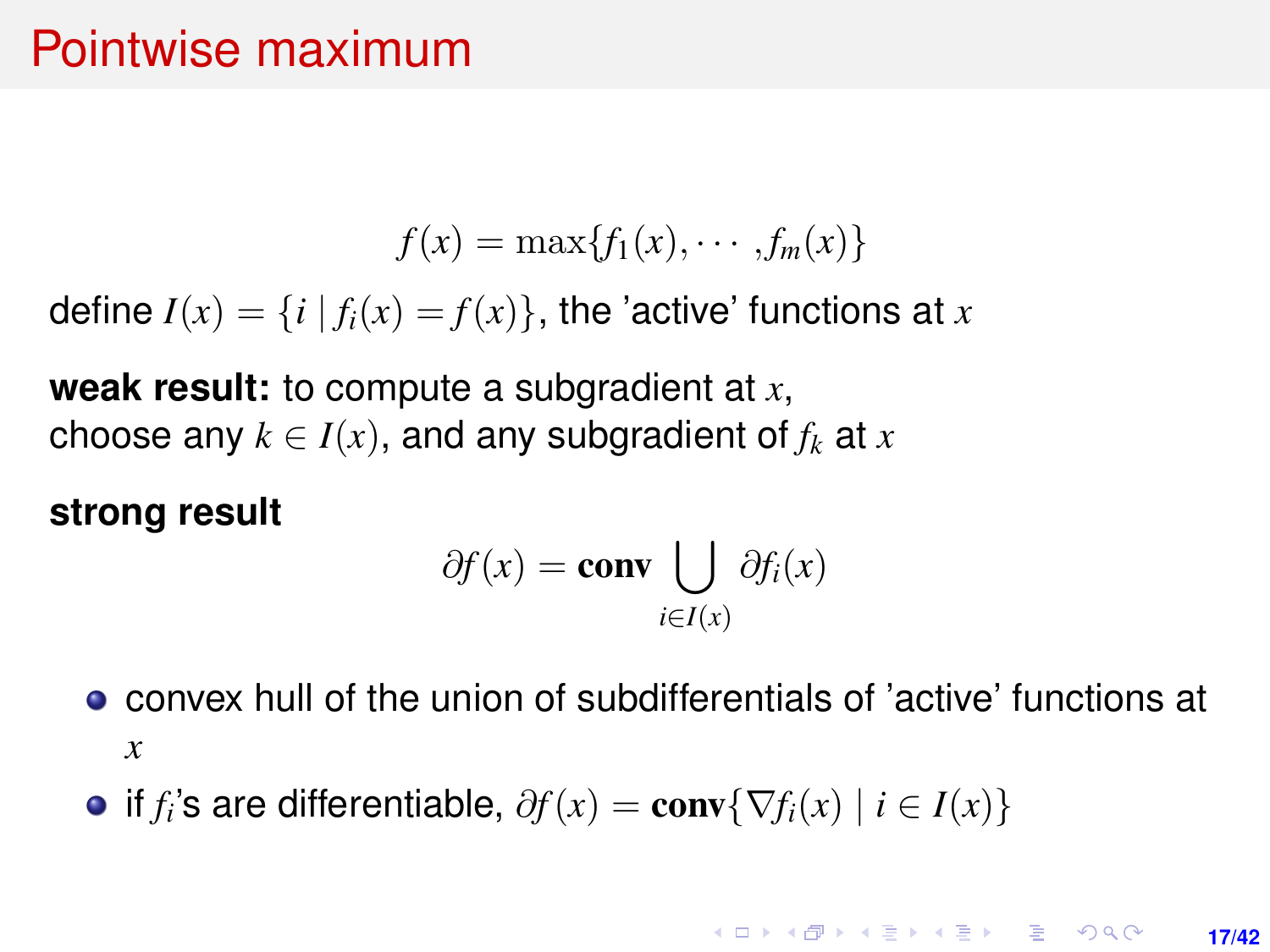## Example: piecewise-linear function



the subdifferential at *x* is a polyhedron

$$
\partial f(x) = \mathbf{conv}\{a_i \mid i \in I(x)\}
$$
  
with  $I(x) = \{i \mid a_i^\top x + b_i = f(x)\}$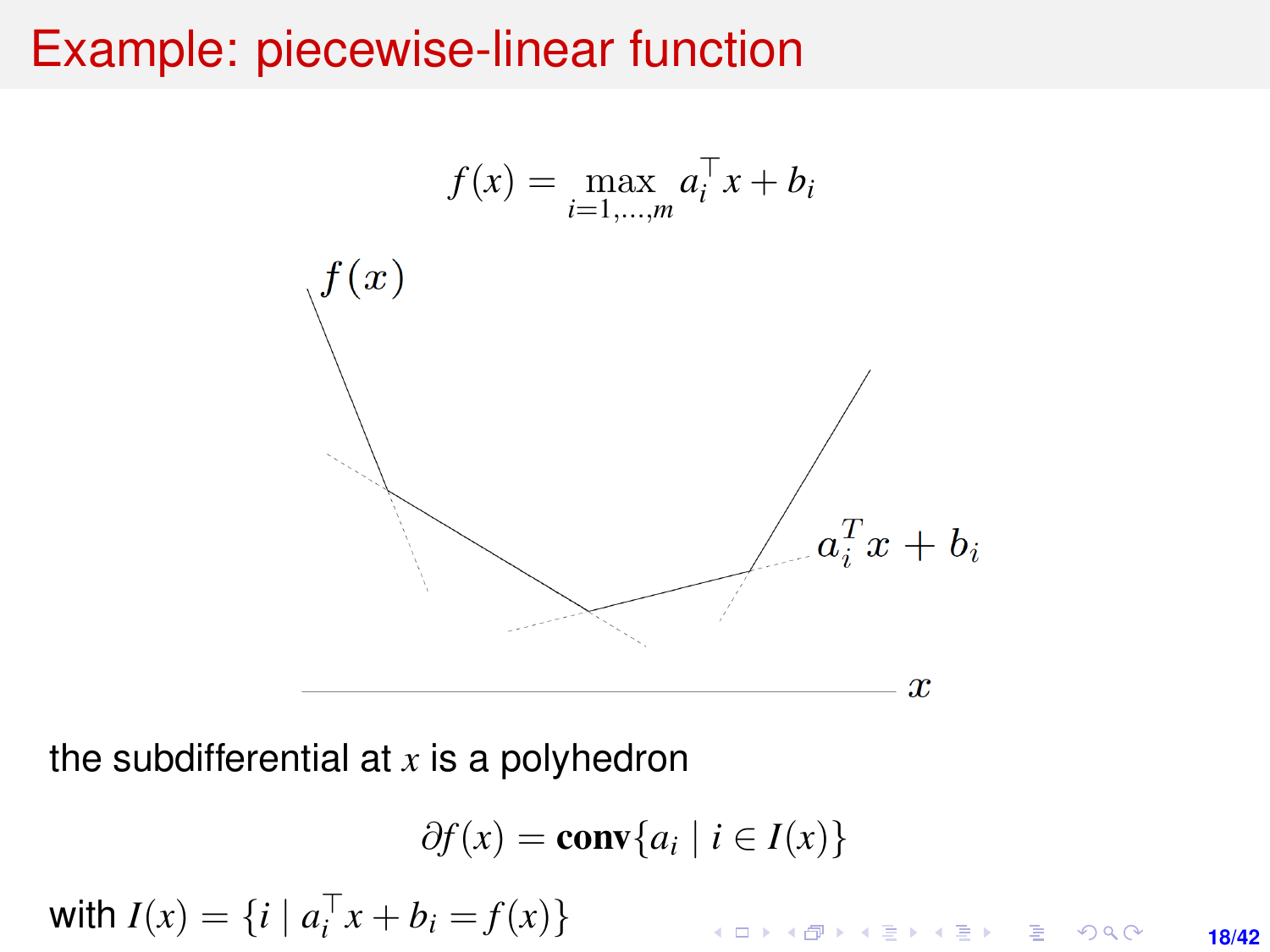## Example:  $\ell_1$ -norm

$$
f(x) = \|x\|_1 = \max_{s \in \{-1,1\}^n} s^\top x
$$

the subdifferential is a product of intervals

$$
\partial f(x) = J_1 \times \cdots \times J_n, \quad J_k = \begin{cases} [-1,1], & x_k = 0 \\ \{1\}, & x_k > 0 \\ \{-1\}, & x_k < 0 \end{cases}
$$



 $\partial f(1,0) = \{1\} \times [-1,1]$  $\partial f(0,0) = [-1,1] \times [-1,1]$  $\partial f(1,1) = \{(1,1)\}\$ 

> K ロ ▶ K @ ▶ K 할 ▶ K 할 ▶ ... 할 → 9 Q @ **19/42**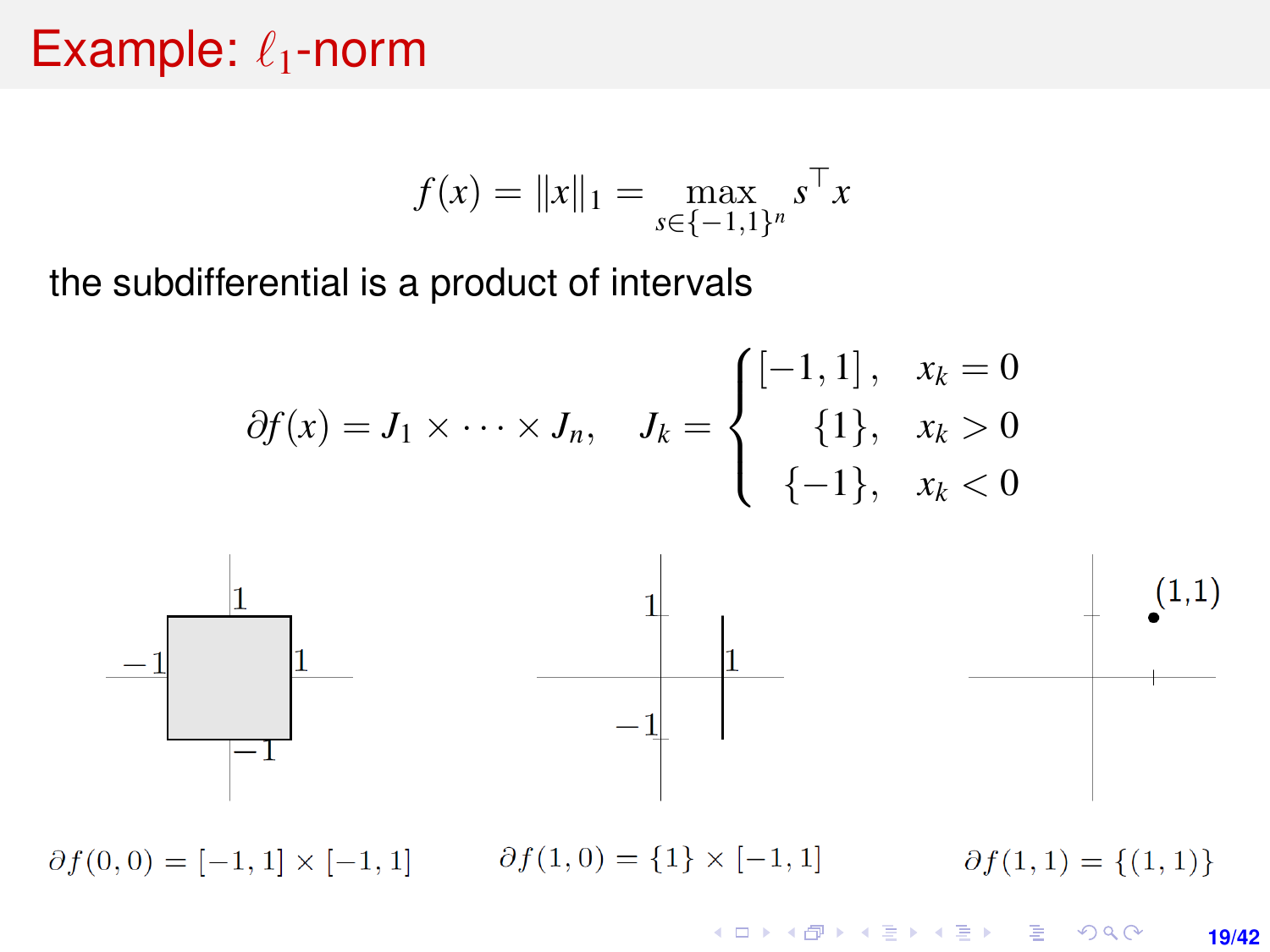# Pointwise supremum

 $f(x) = \sup$  $\sup_{\alpha \in A} f_{\alpha}(x)$ ,  $f_{\alpha}(x)$  convex in *x* for every  $\alpha$ 

**weak result:** to find a subgradient at *x*,

• find *any*  $\beta$  for which  $f(\hat{x}) = f_{\beta}(\hat{x})$  (assuming maximum is attained)  $\bullet$  choose *any*  $g \in \partial f_{\beta}(\hat{x})$ 

**strong result:** define  $I(x) = \{ \alpha \in A \mid f_\alpha(x) = f(x) \}$ 

**conv** 
$$
\bigcup_{\alpha \in I(x)} \partial f_{\alpha}(x) \subseteq \partial f(x)
$$

equality requires extra conditions (*e.g.*, A compact,  $f_\alpha$  continuous in  $\alpha$ )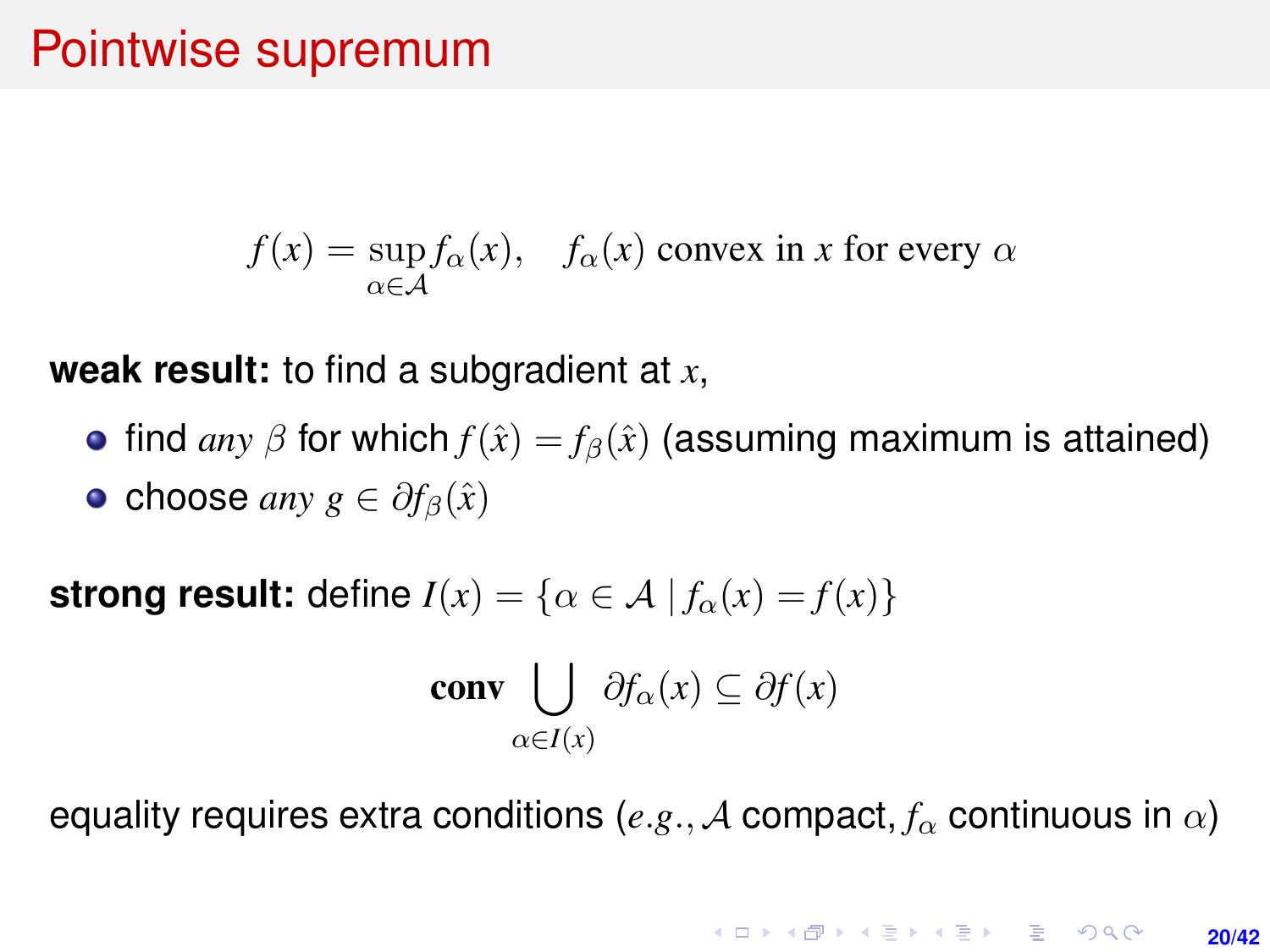## Exercise: maximum eigenvalue

**problem:** explain how to find a subgradient of

$$
f(x) = \lambda_{\max}(A(x)) = \sup_{\|y\|_2 = 1} y^{\top} A(x) y
$$

where  $A(x) = A_0 + x_1A_1 + \cdots + x_nA_n$  with symmetric coefficients  $A_i$ 

**solution:** to find a subgradient at  $\hat{x}$ ,

- choose *any* unit eigenvector *y* with eigenvalue  $\lambda_{\text{max}}(A(\hat{x}))$
- the gradient of  $y^{\top}A(x)y$  at  $\hat{x}$  is a subgradient of  $f$ :

$$
(\mathbf{y}^\top A_1 \mathbf{y}, \cdots, \mathbf{y}^\top A_n \mathbf{y}) \in \partial f(\hat{\mathbf{x}})
$$

**KORKAR KERKER E KORA 21/42**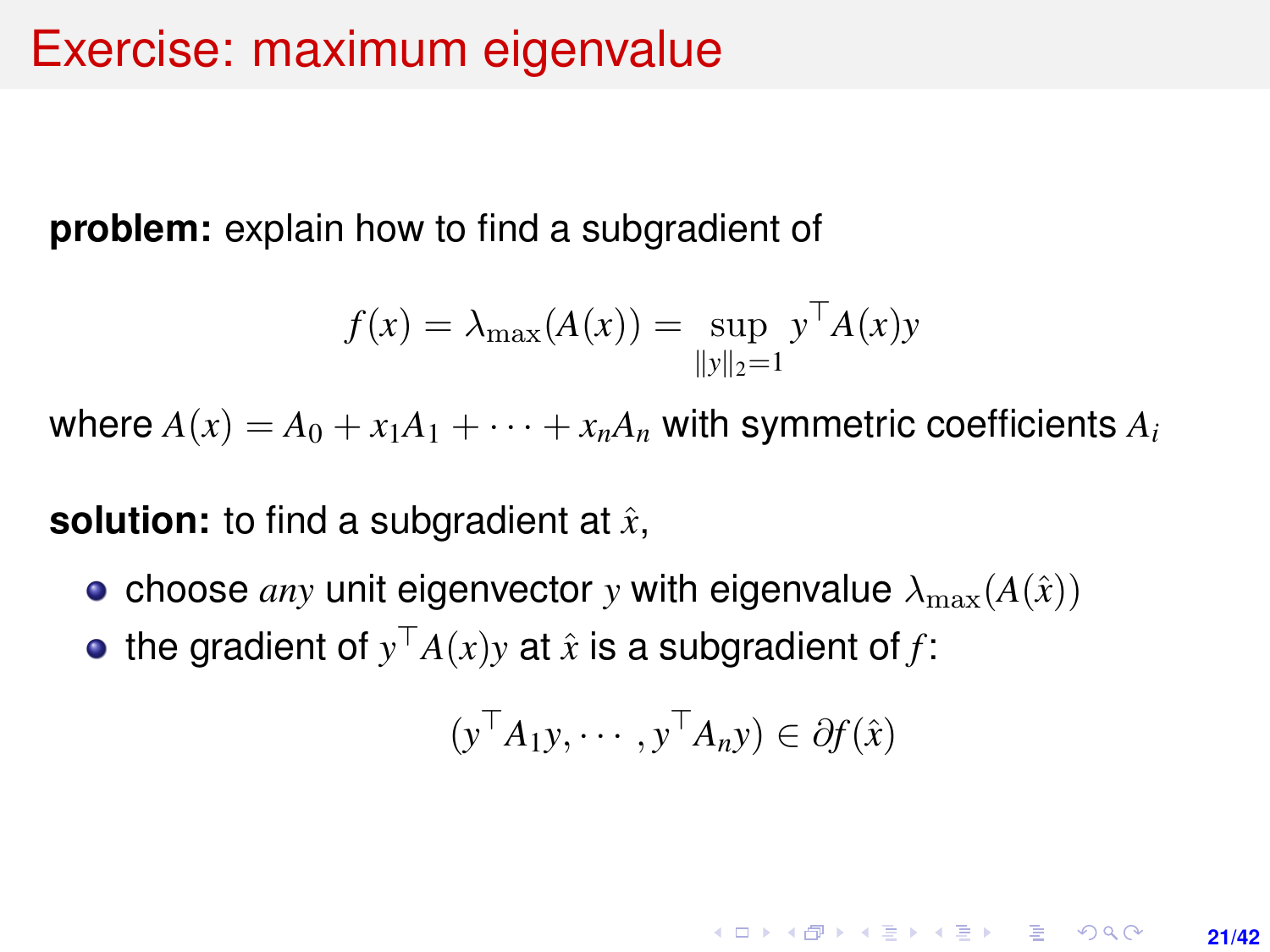# **Minimization**

$$
f(x) = \inf_{y} h(x, y), \quad h \text{ jointly convex in } (x, y)
$$

**weak result:** to find a subgradient at  $\hat{x}$ 

- find  $\hat{y}$  that minimizes  $h(\hat{x}, y)$  (assuming minimum is attained)
- $\bullet$  find subgradient  $(g, 0) \in \partial h(\hat{x}, \hat{y})$

*proof* : for all *x*, *y*

$$
h(x, y) \ge h(\hat{x}, \hat{y}) + g^{\top}(x - \hat{x}) + 0^{\top}(y - \hat{y})
$$
  
=  $f(\hat{x}) + g^{\top}(x - \hat{x})$ 

therefore

$$
f(x) = \inf_{y} h(x, y) \ge f(\hat{x}) + g^{\top}(x - \hat{x})
$$

**KORKARK KERKER DRAM 22/42**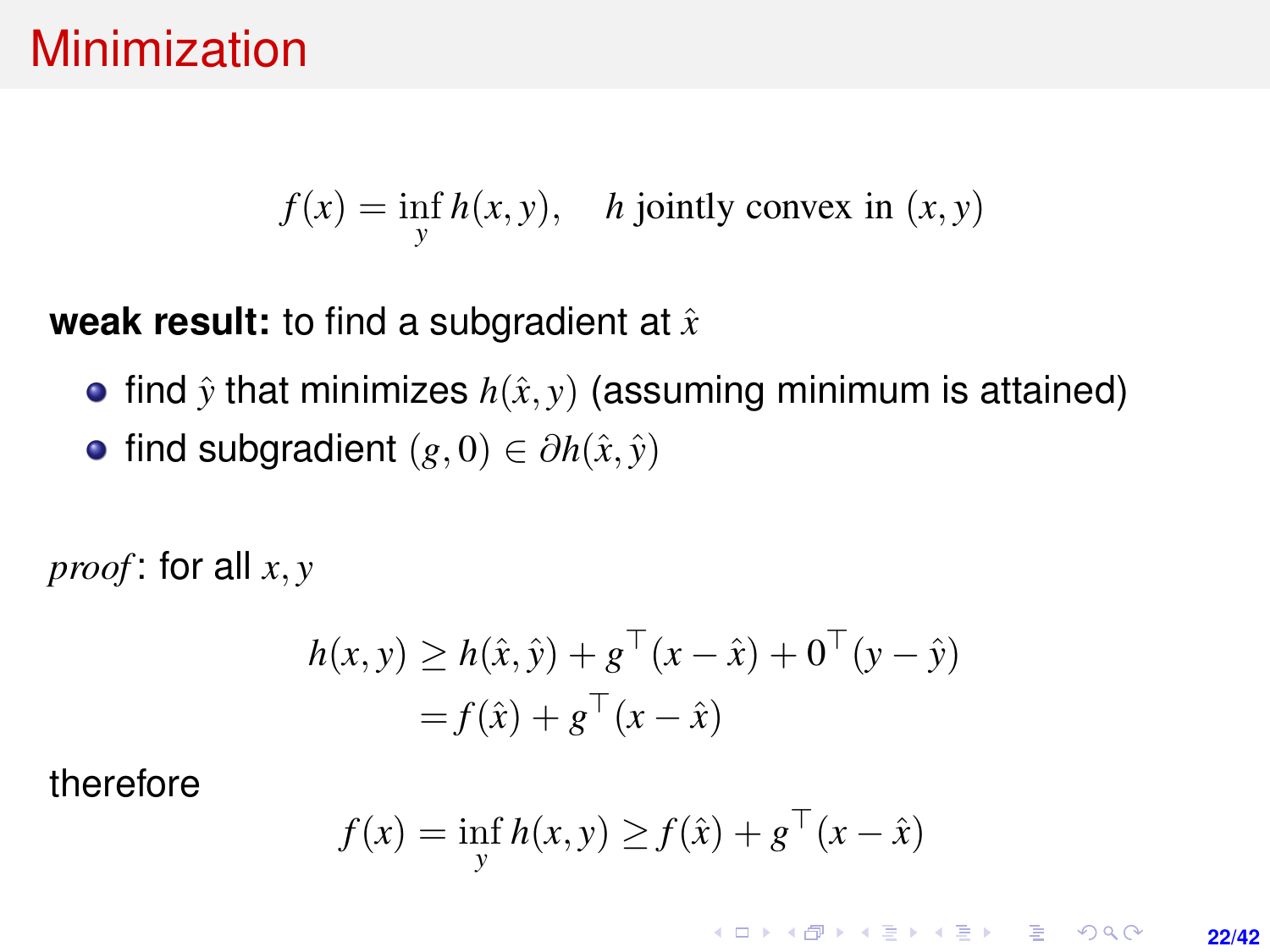#### Exercise: Euclidean distance to convex set

**problem:** explain how to find a subgradient of

$$
f(x) = \inf_{y \in C} ||x - y||_2
$$

where C is a closed convex set

**solution:** to find a subgradient at  $\hat{x}$ ,

• if 
$$
f(\hat{x}) = 0
$$
 (that is,  $\hat{x} \in C$ ), take  $g = 0$ 

• if  $f(\hat{x}) > 0$ , find projection  $\hat{y} = P(\hat{x})$  on *C*; take

$$
g = \frac{1}{\|\hat{y} - \hat{x}\|_2}(\hat{x} - \hat{y}) = \frac{1}{\|\hat{x} - P(\hat{x})\|_2}(\hat{x} - P(\hat{x}))
$$

**KORKARK KERKER DRAM 23/42**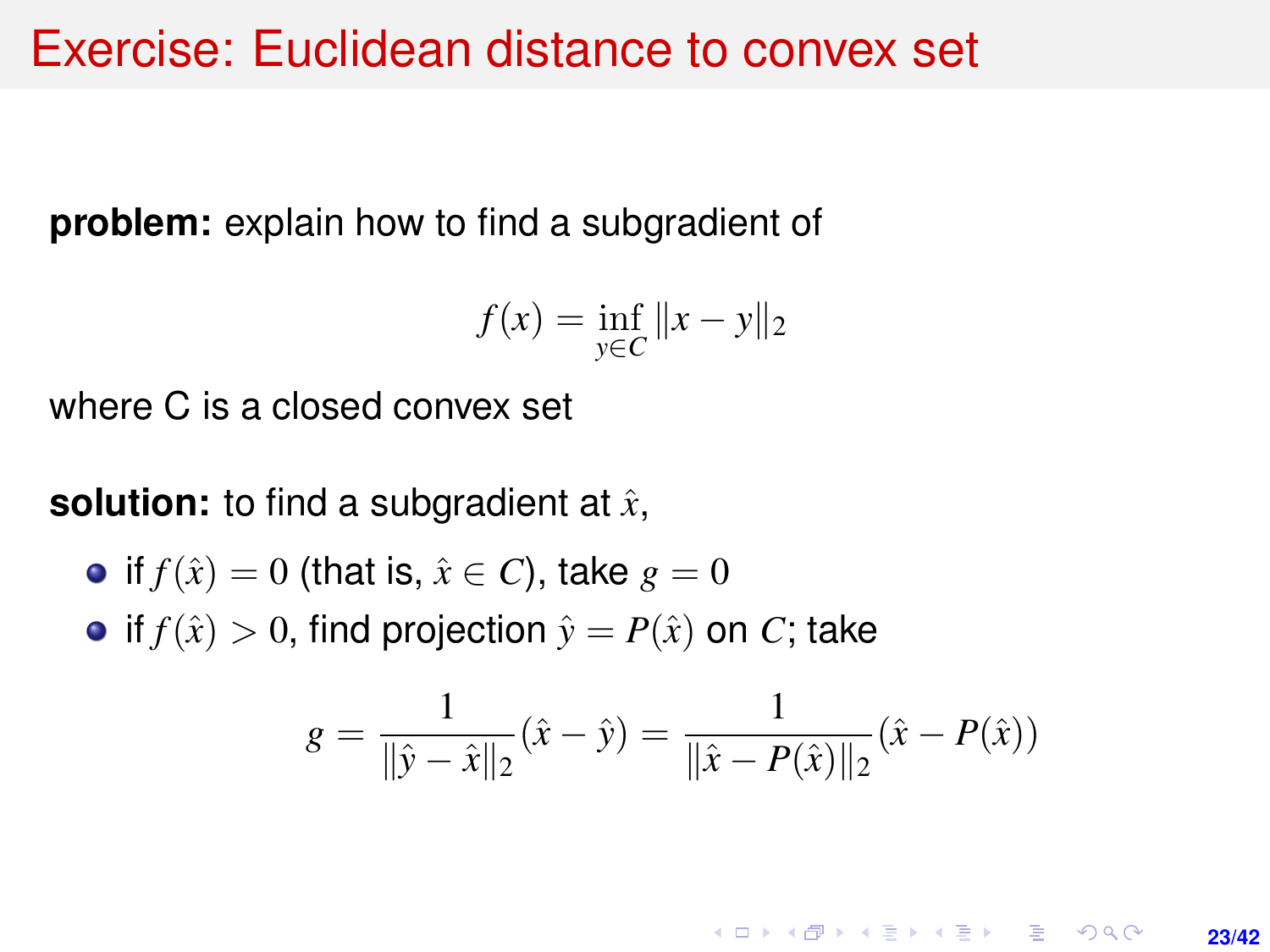## **Composition**

 $f(x) = h(f_1(x), \dots, f_k(x))$ , *h* convex nondecreasing, *f<sub>i</sub>* convex

**weak result:** to find a subgradient at  $\hat{x}$ ,

- $\bullet$  find  $z \in \partial h(f_1(\hat{x}), \cdots, f_k(\hat{x}))$  and  $g_i \in \partial f_i(\hat{x})$
- then  $g = z_1g_1 + \cdots + z_kg_k \in \partial f(\hat{x})$

reduces to standard formula for differentiable *h*, *f<sup>i</sup> proof* :

$$
f(x) \ge h\left(f_1(\hat{x}) + g_1^\top(x - \hat{x}), \cdots, f_k(\hat{x}) + g_k^\top(x - \hat{x})\right)
$$
  
\n
$$
\ge h(f_1(\hat{x}), \cdots, f_k(\hat{x})) + z^\top \left(g_1^\top(x - \hat{x}), \cdots, g_k^\top(x - \hat{x})\right)
$$
  
\n
$$
= f(\hat{x}) + g^\top(x - \hat{x})
$$

**KORKARK KERKER DRAM 24/42**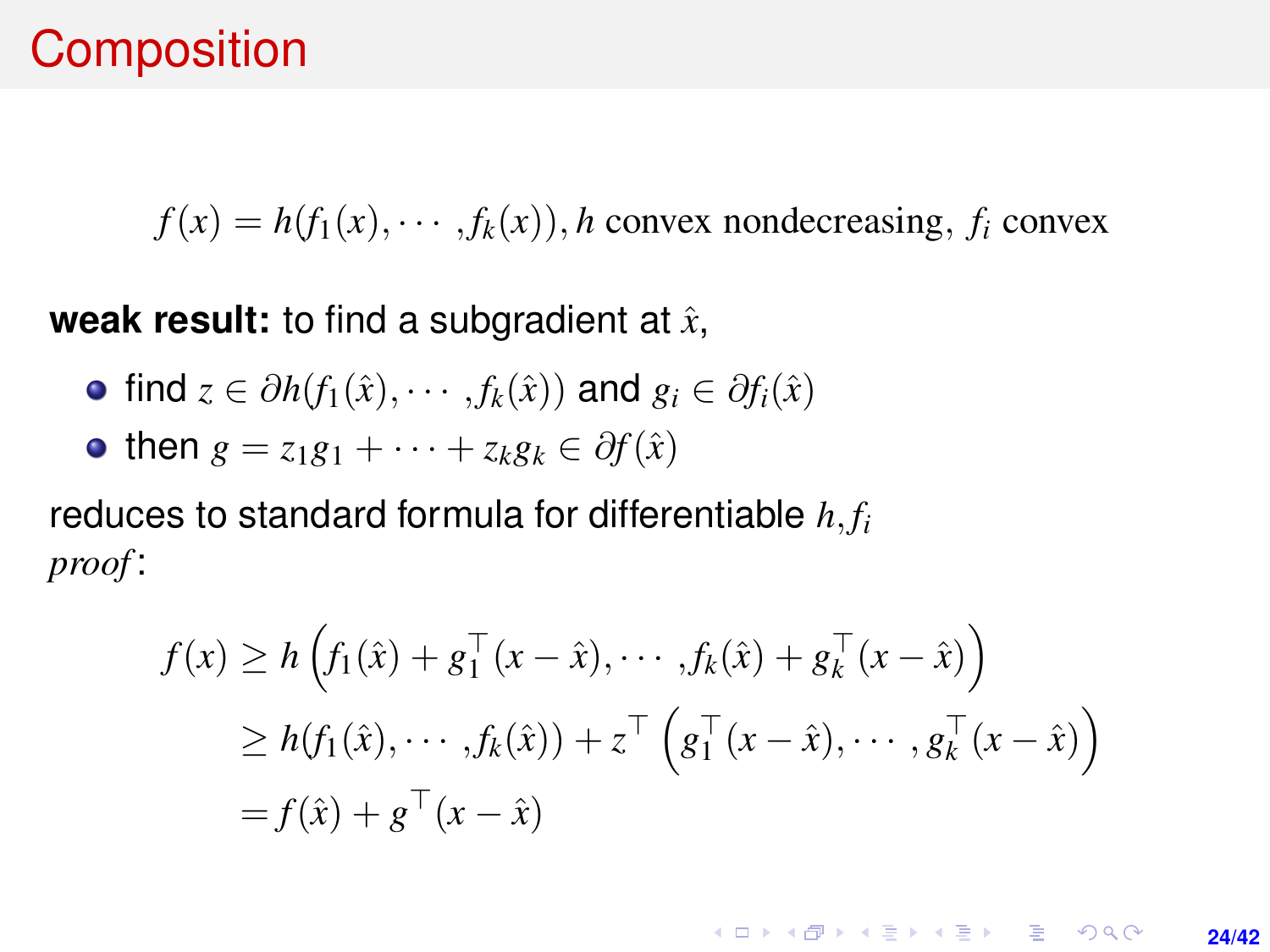# Optimal value function

define  $h(u, v)$  as the optimal value of convex problem

$$
\begin{aligned}\n\min \quad & f_0(x) \\
\text{s.t.} \quad & f_i(x) \le u_i, \ i = 1, \cdots, m \\
& Ax = b + v\n\end{aligned}
$$

(functions *f<sup>i</sup>* are convex; optimization variable is *x*)

**weak result:** suppose  $h(\hat{u}, \hat{v})$  is finite, strong duality holds with the dual

$$
\max_{x} \quad \inf_{x} \left( f_0(x) + \sum_{i} \lambda_i (f_i(x) - \hat{u}_i) + \nu^\top (Ax - b - \hat{v}) \right)
$$
\n
$$
\text{s.t.} \quad \lambda \ge 0
$$

if  $\hat{\lambda}, \hat{\nu}$  are optimal dual variables (for r.h.s.  $\hat{u}, \hat{v}$ ) then  $(\hat{\lambda}, \hat{\nu}) \in \partial h(\hat{u}, \hat{v})$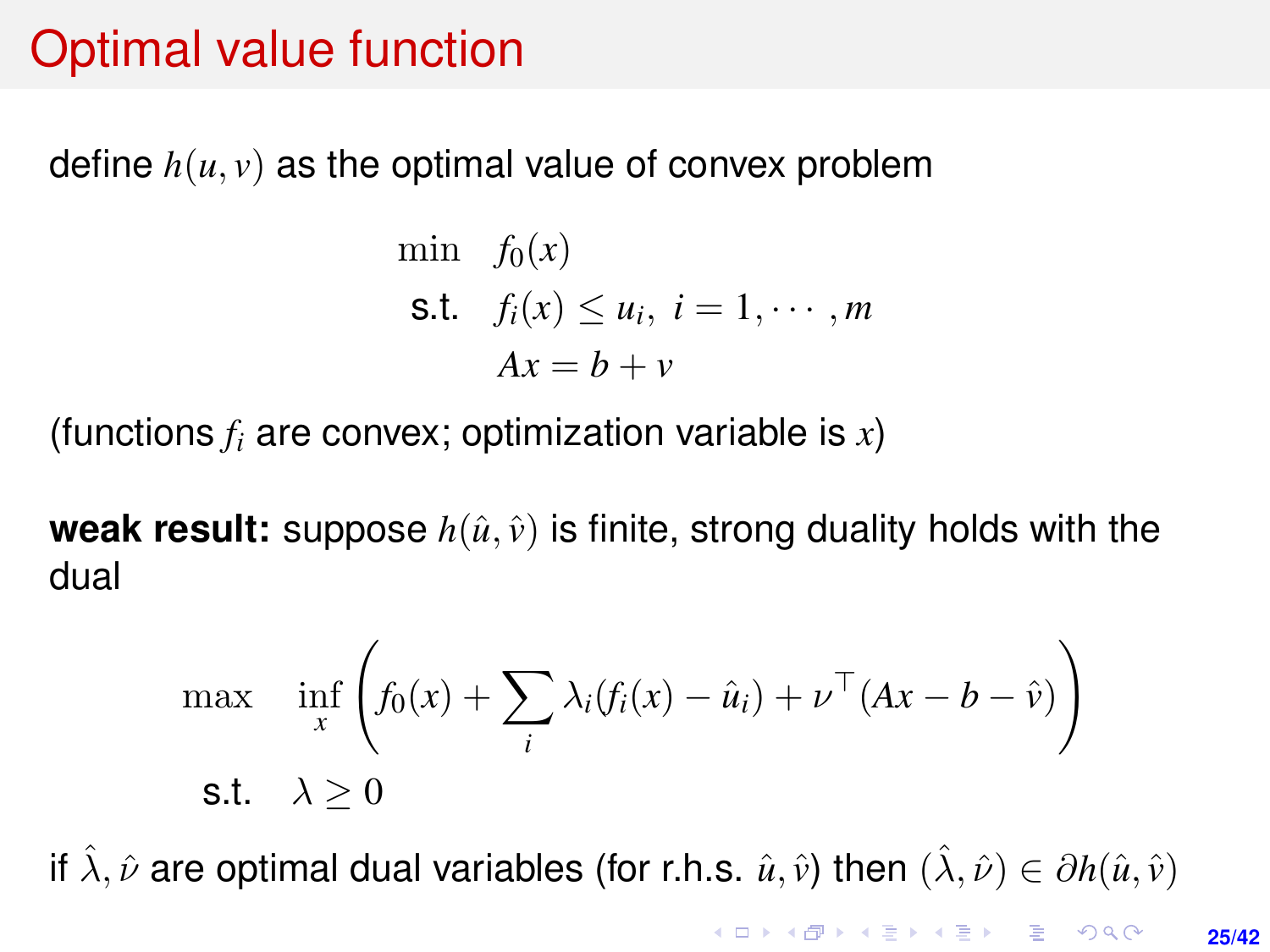*proof* : by weak duality for problem with r.h.s. *u*, *v*

$$
h(u, v) \ge \inf_{x} \left( f_0(x) + \sum_{i} \hat{\lambda}_i (f_i(x - u_i) + \hat{\nu}^\top (Ax - b - v)) \right)
$$
  
=  $\inf_{x} \left( f_0(x) + \sum_{i} \hat{\lambda}_i (f_i(x - \hat{u}_i) + \hat{\nu}^\top (Ax - b - \hat{v})) \right)$   
 $- \hat{\lambda}^\top (u - \hat{u}) - \hat{\nu}^\top (v - \hat{v})$   
=  $h(\hat{u}, \hat{v}) - \hat{\lambda}^\top (u - \hat{u}) - \hat{\nu}^\top (v - \hat{v})$ 

**26/42**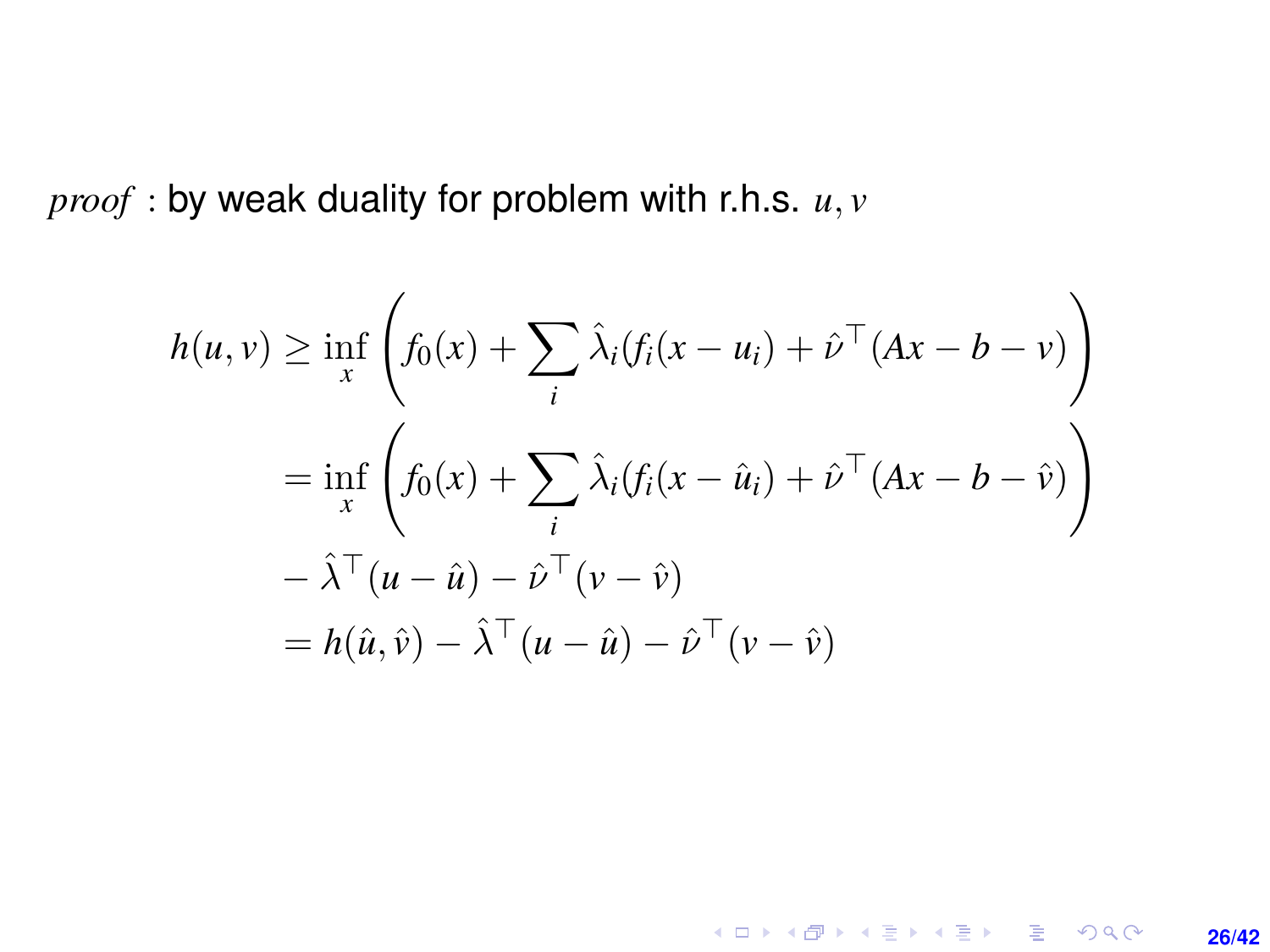# **Expectation**

 $f(x) = \mathbf{E}h(x, u)$  *u* random, *h* convex in *x* for every *u* 

**weak result:** to find a subgradient at  $\hat{x}$ 

• choose a function  $\mapsto g(u)$  with  $g(u) \in \partial_x h(\hat{x}, u)$ 

• then, 
$$
g = \mathbf{E}_u g(u) \in \partial f(\hat{x})
$$

*proof* : by convexity of *h* and definition of  $g(u)$ ,

$$
f(x) = \mathbf{E}h(x, u)
$$
  
\n
$$
\geq \mathbf{E}\left(h(\hat{x}, u) + g(u)^\top (x - \hat{x})\right)
$$
  
\n
$$
= f(\hat{x}) + g^\top (x - \hat{x})
$$

KO KKO KABIKA BIKA 2000 **27/42**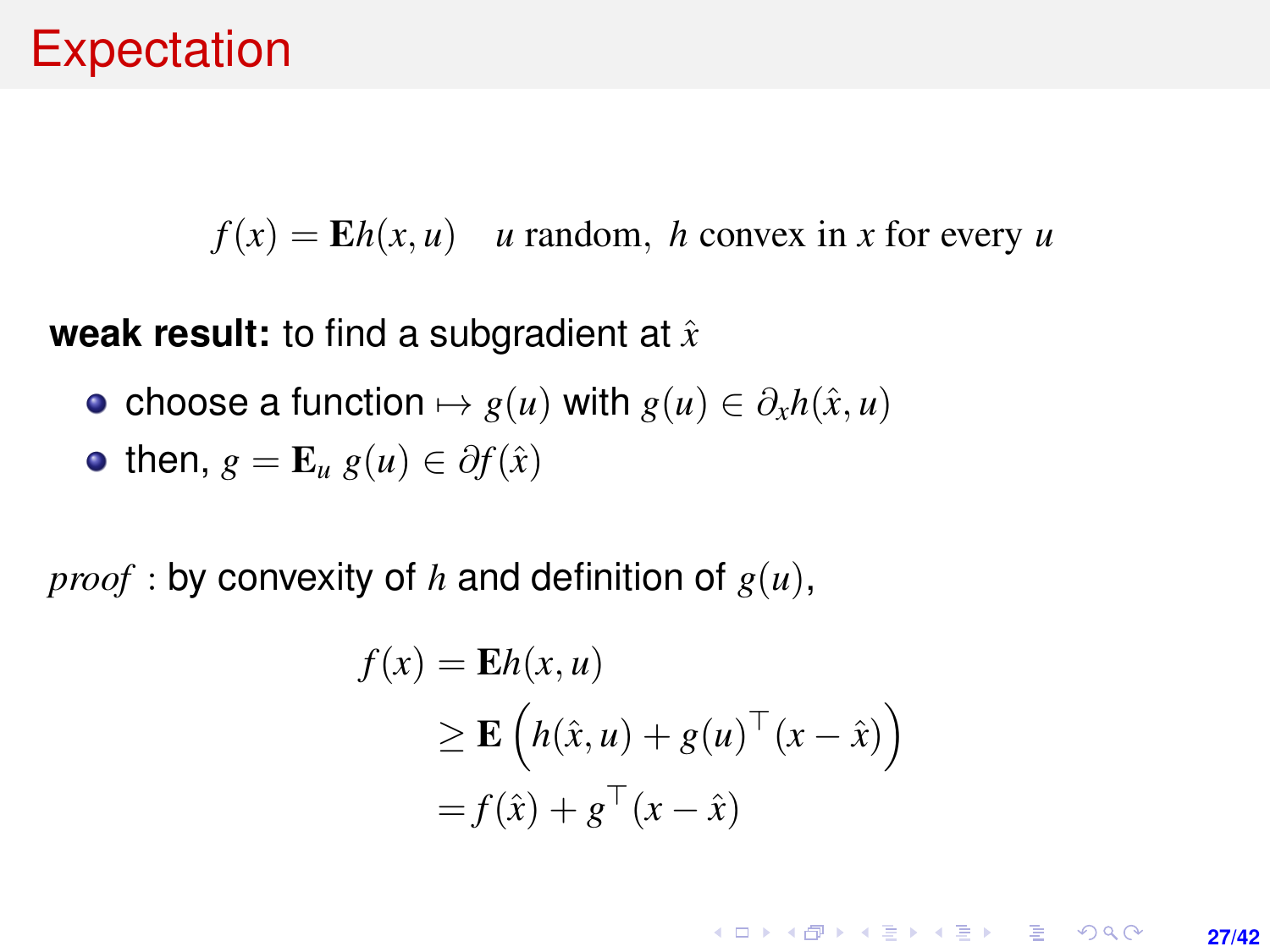- **o** definition
- subgradient calculus
- **duality and optimality conditions**

**28/42**

K ロ ▶ K @ ▶ K 할 ▶ K 할 ▶ ... 할 → 9 Q @

**o** directional derivative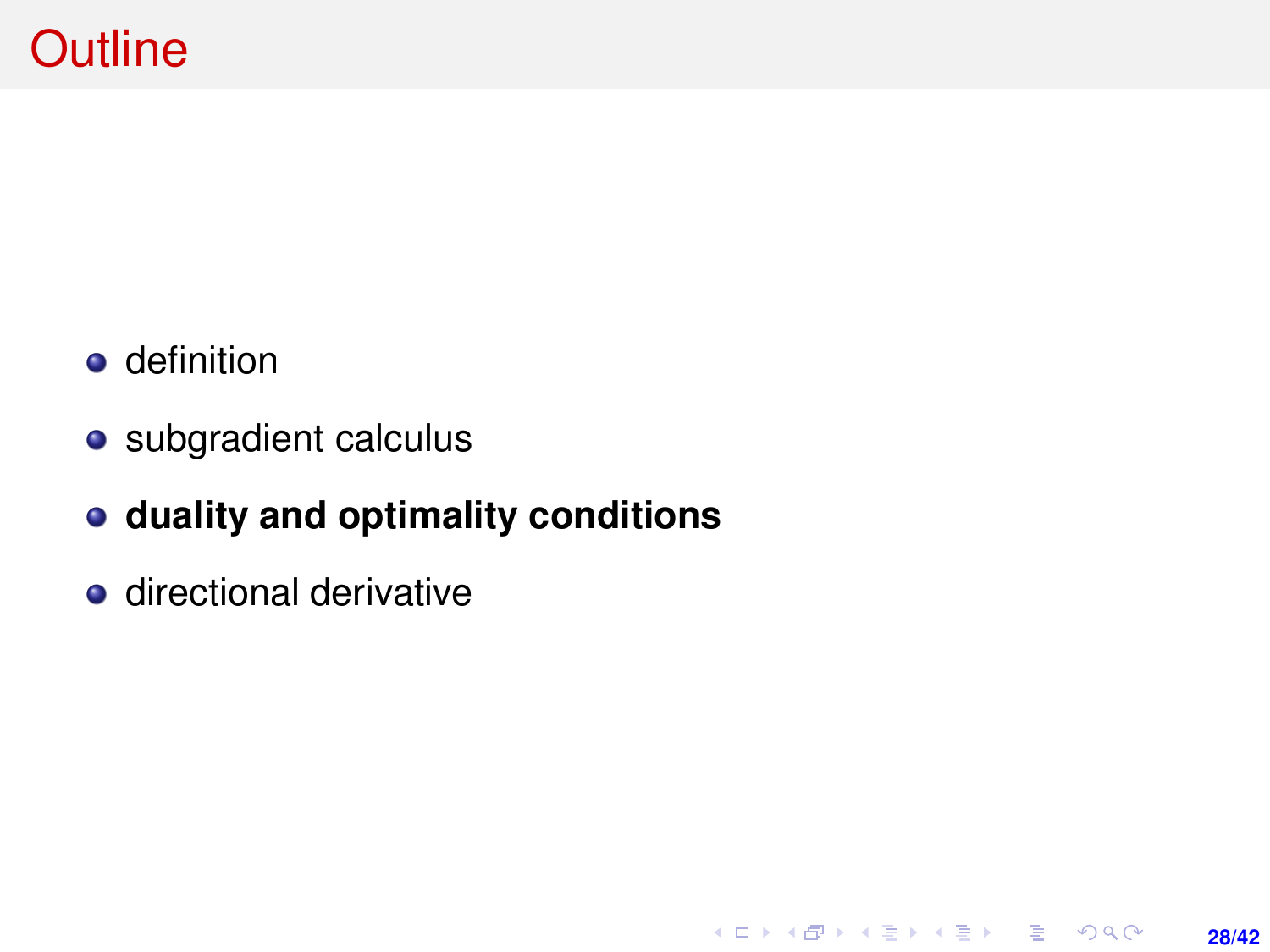## <span id="page-28-0"></span>Optimality conditions - unconstrained

*x* <sup>∗</sup> minimizes *f*(*x*) if and only

 $0 \in \partial f(x^*)$ 



*proof* : by definition

 $f(y) \ge f(x^*) + 0^\top (y - x^*)$  for all  $y \Leftrightarrow 0 \in \partial f(x^*)$ 

**29/42**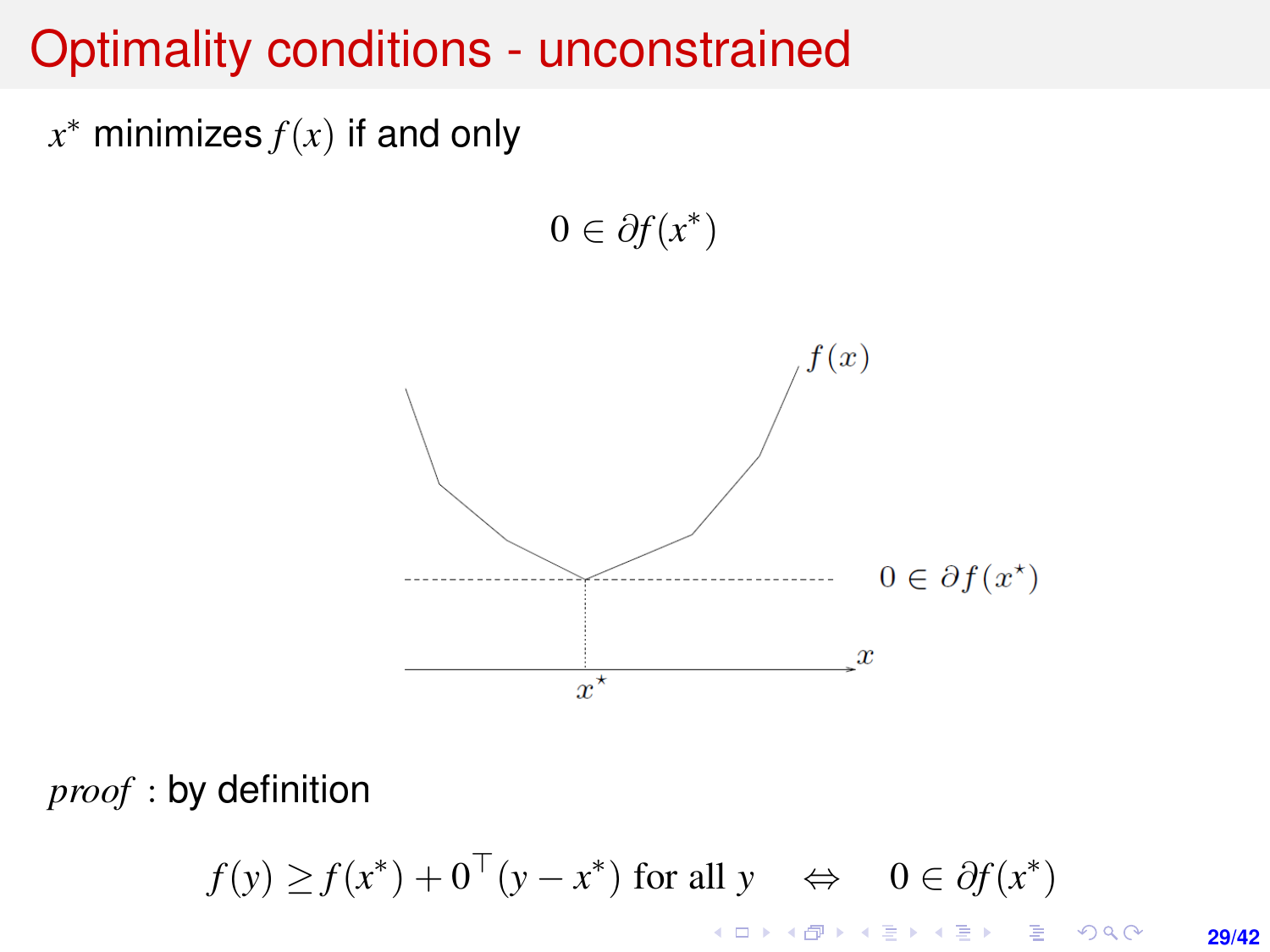## <span id="page-29-0"></span>Example: piecewise linear minimization

$$
f(x) = \max_{i=1,\cdots,m} (a_i^\top x + b_i)
$$

#### **optimality condition**

0 ∈ **conv**{ $a_i | i \in I(x^*)$ } (where  $I(x) = \{i | a_i^\top x + b_i = f(x)\}$ ) in other words,  $x^*$  is optimal if and only if there is a  $\lambda$  with

$$
\lambda \geq 0
$$
,  $\mathbf{1}^\top \lambda = 1$ ,  $\sum_{i=1}^m \lambda_i a_i = 0$ ,  $\lambda_i = 0$  for  $i \notin I(x^*)$ 

these are the optimality conditions for the equivalent linear program

min t max 
$$
b^{\top} \lambda
$$
  
\ns.t.  $Ax + b \le t\mathbf{1}$  s.t.  $A^{\top} \lambda = 0$   
\n $\lambda \ge 0, \quad \mathbf{1}^{\top} \lambda = 1$   
\n $\lambda \ge 0, \quad \mathbf{1}^{\top} \lambda = 1$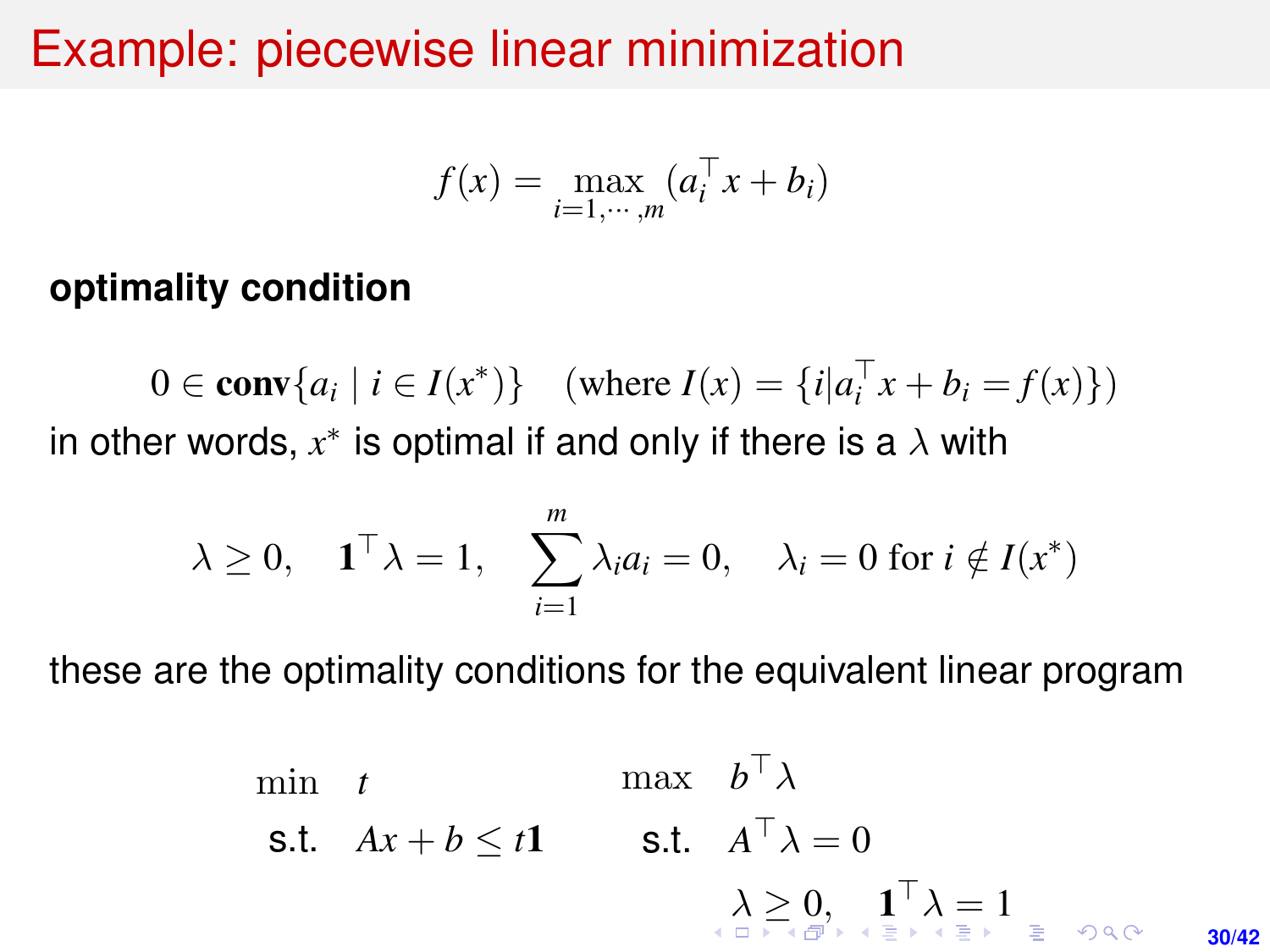# <span id="page-30-0"></span>Optimality conditions - constrained

$$
\begin{aligned}\n\min \quad & f_0(x) \\
\text{s.t.} \quad & f_i(x) \le 0, \quad i = 1, \cdots, m\n\end{aligned}
$$

#### **from Lagrange duality**

if strong duality holds, then  $x^*, \lambda^*$  are primal, dual optimal if and only if 1. *x* ∗ is primal feasible 2.  $\lambda^* \geq 0$ 

3. 
$$
\lambda_i^* f_i(x^*) = 0
$$
 for  $i = 1, \cdots, m$ 

4. *x* ∗ is a minimizer of

$$
L(x, \lambda^*) = f_0(x) + \sum_{i=1}^m \lambda_i^* f_i(x)
$$

KO KARK KEK LE KORA **31/42**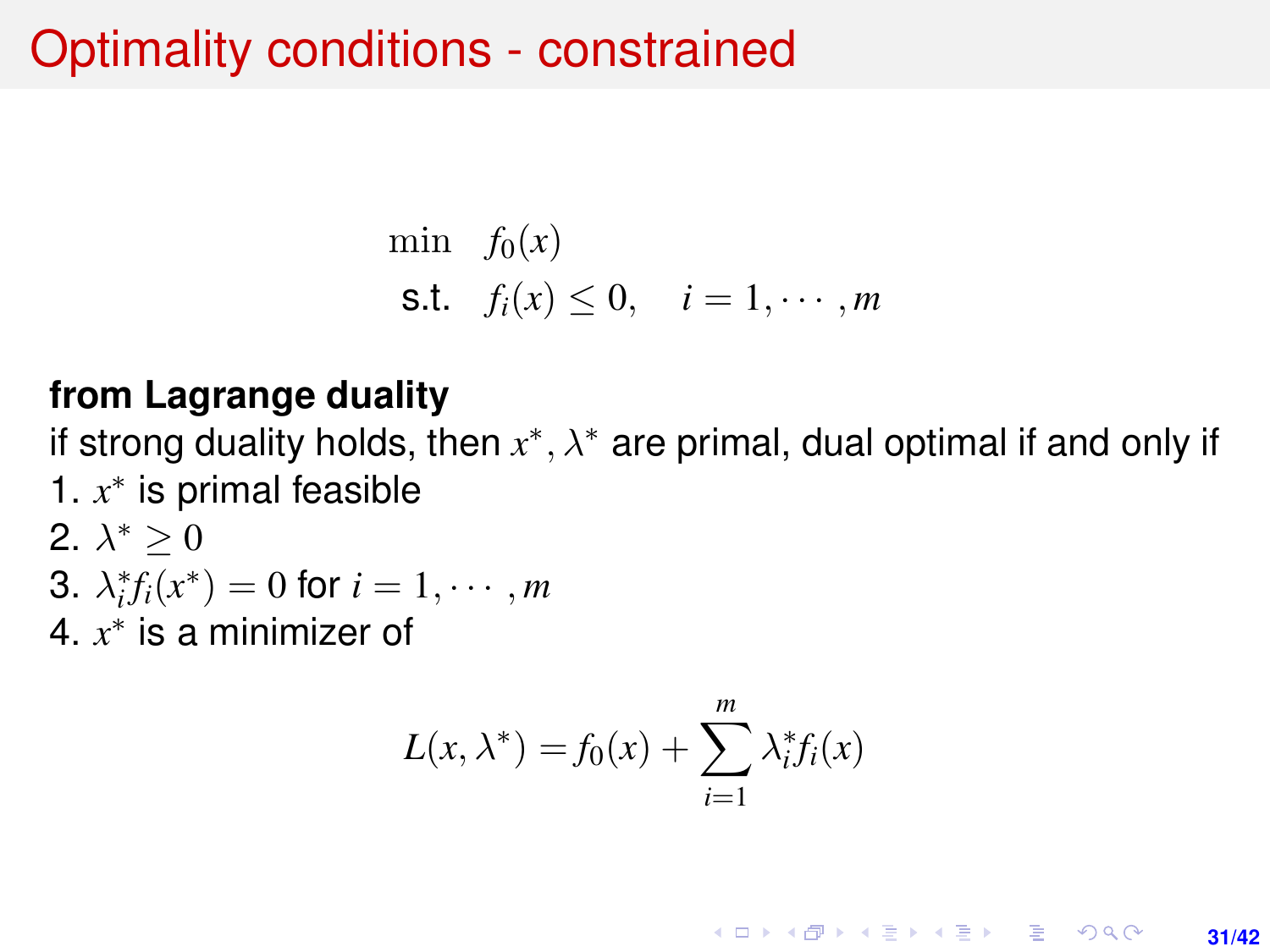#### Karush-Kuhn-Tucker conditions (if  $\textbf{dom}\, f_i = \mathbf{R}^n)$ conditions 1, 2, 3 and

$$
0 \in \partial L_x(x^*, \lambda^*) = \partial f_0(x^*) + \sum_{i=1}^m \lambda_i^* \partial f_i(x^*).
$$

The above condition generalizes

$$
0 = \nabla f_0(x^*) + \sum_{i=1}^m \lambda_i^* \nabla f_i(x^*)
$$

**32/42**

**KORKARKKERK E VAN** 

for differentiable *f<sup>i</sup>*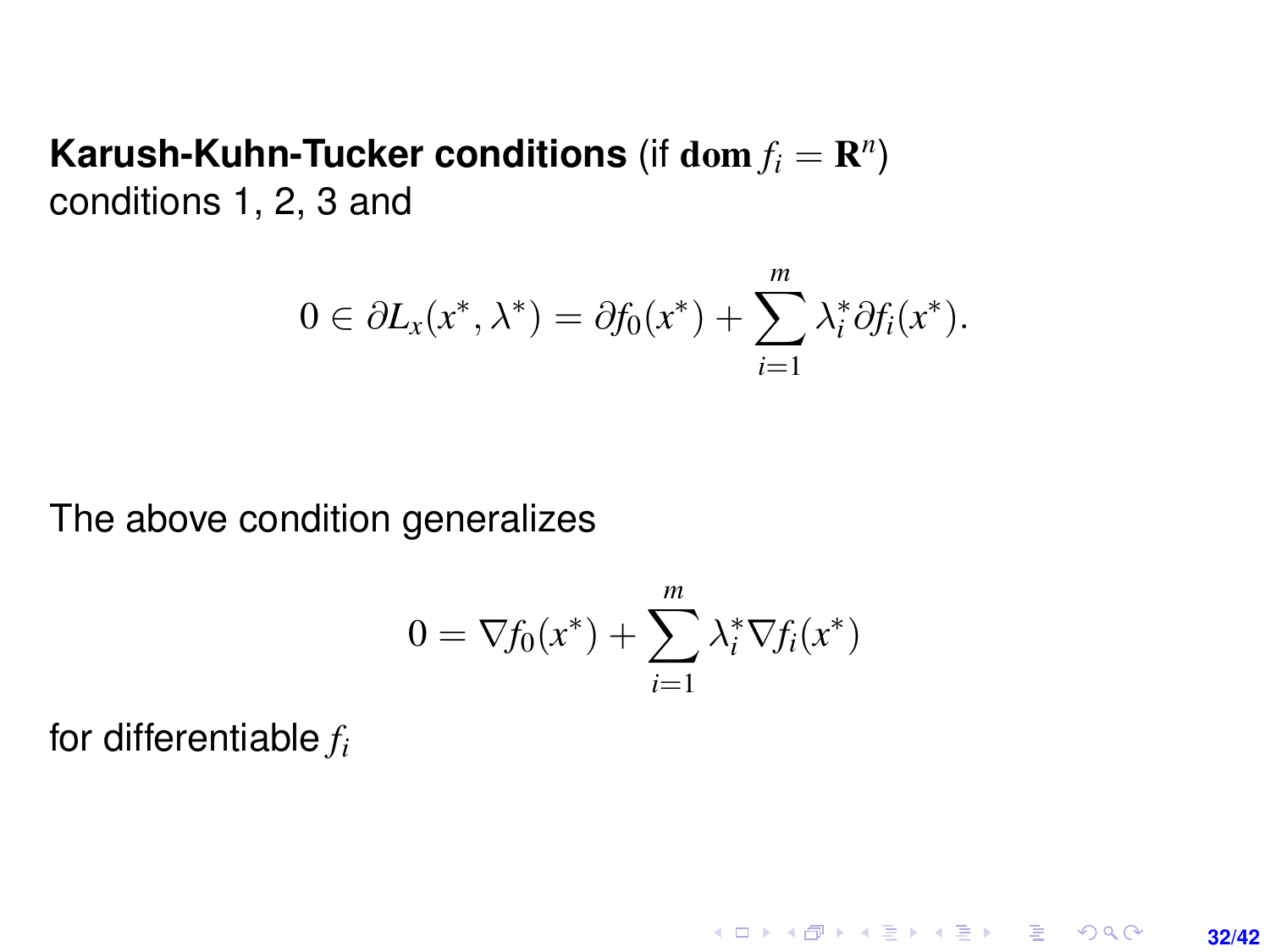- **o** definition
- subgradient calculus
- duality and optimality conditions

**33/42**

K ロ ▶ K @ ▶ K 할 ▶ K 할 ▶ ... 할 → 9 Q @

**directional derivative**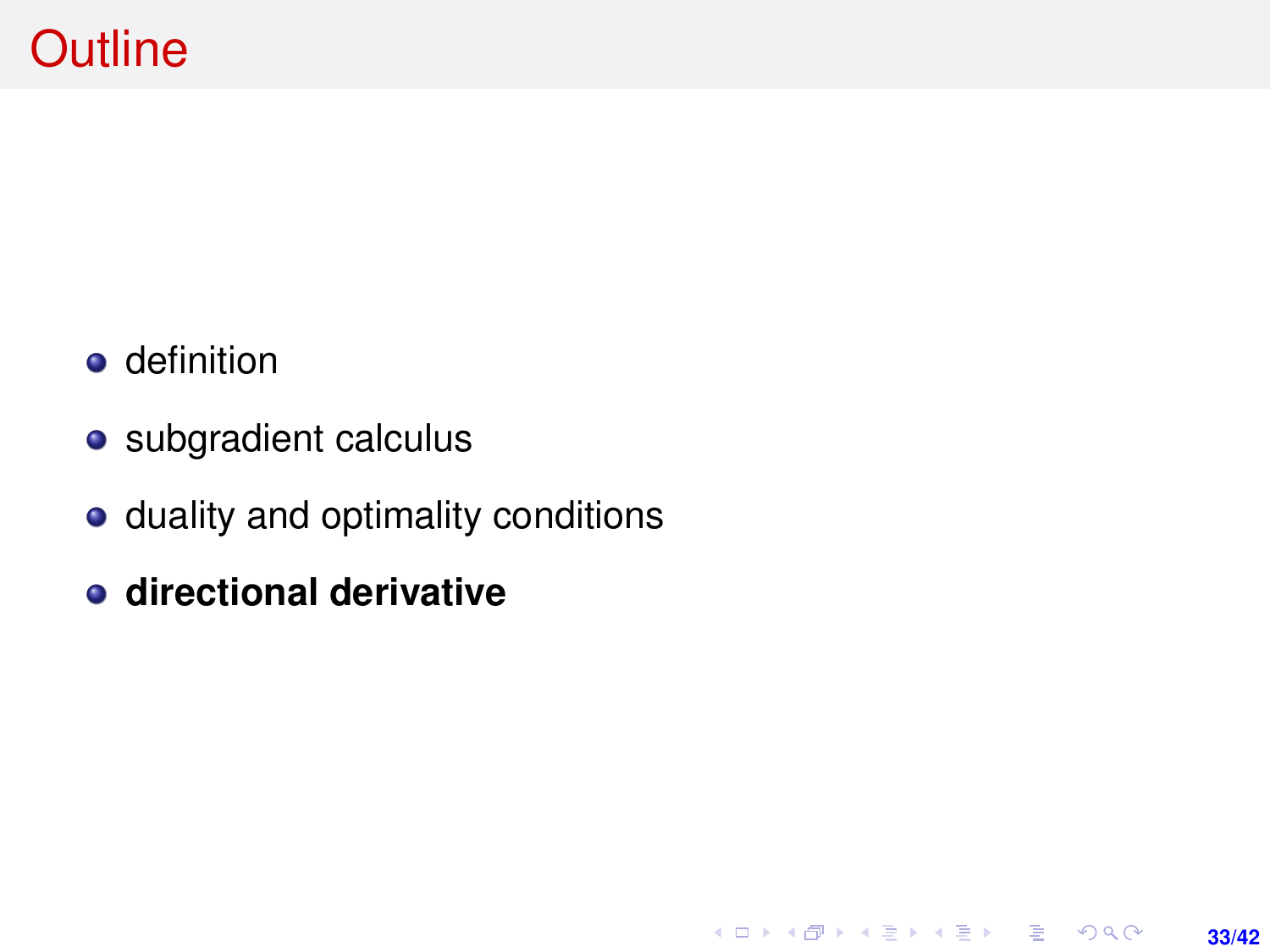## Directional derivative

**Definition** (general *f*): directional derivative of *f* at *x* in the direction *y* is

$$
f'(x; y) = \lim_{\alpha \searrow 0} \frac{f(x + \alpha y) - f(x)}{\alpha}
$$

$$
= \lim_{t \to \infty} \left( t(f(x + \frac{1}{t}y) - tf(x)) \right)
$$

(if the limit exists)

*f*'(*x*; *y*) is the right derivative of  $g(\alpha) = f(x + \alpha y)$  at  $\alpha = 0$  $f'(x; y)$  is homogeneous in *y*:

$$
f'(x; \lambda y) = \lambda f'(x; y) \text{ for } \lambda \ge 0
$$

**KORKARK KERKER DRAM** 

**34/42**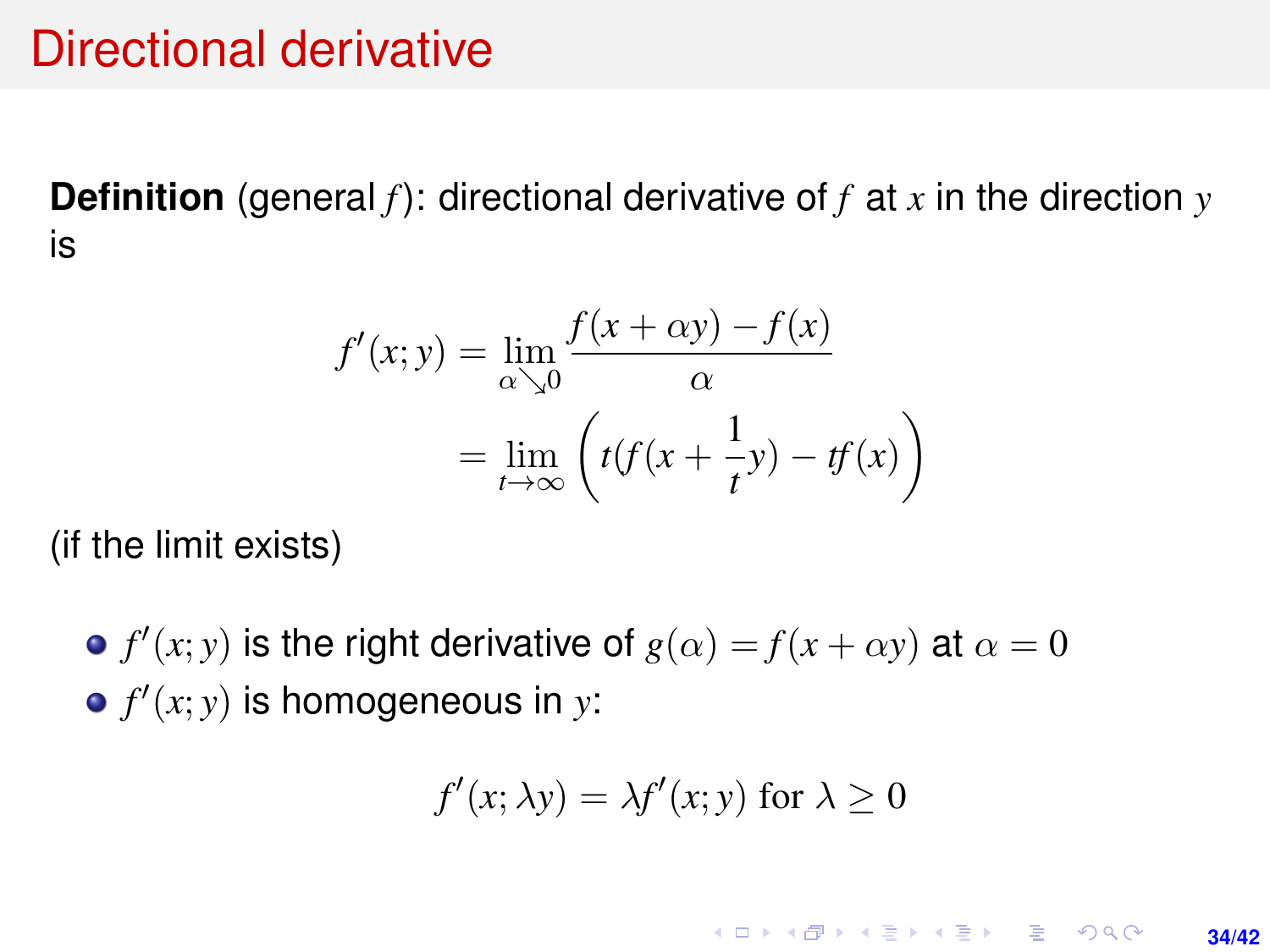## Directional derivative of a convex function

**equivalent definition** (convex *f*): replace lim with inf

$$
f'(x; y) = \inf_{\alpha > 0} \frac{f(x + \alpha y) - f(x)}{\alpha}
$$

$$
= \inf_{t > 0} \left( t(f(x + \frac{1}{t}y) - tf(x)) \right)
$$

*proof*

- the function  $h(y) = f(x + y) f(x)$  is convex in *y*, with  $h(0) = 0$
- its perspective  $th(y/t)$  is nonincreasing in  $t$  (EE236B ex. A2.5); hence

$$
f'(x; y) = \lim_{t \to \infty} th(y/t) = \inf_{t > 0} th(y/t)
$$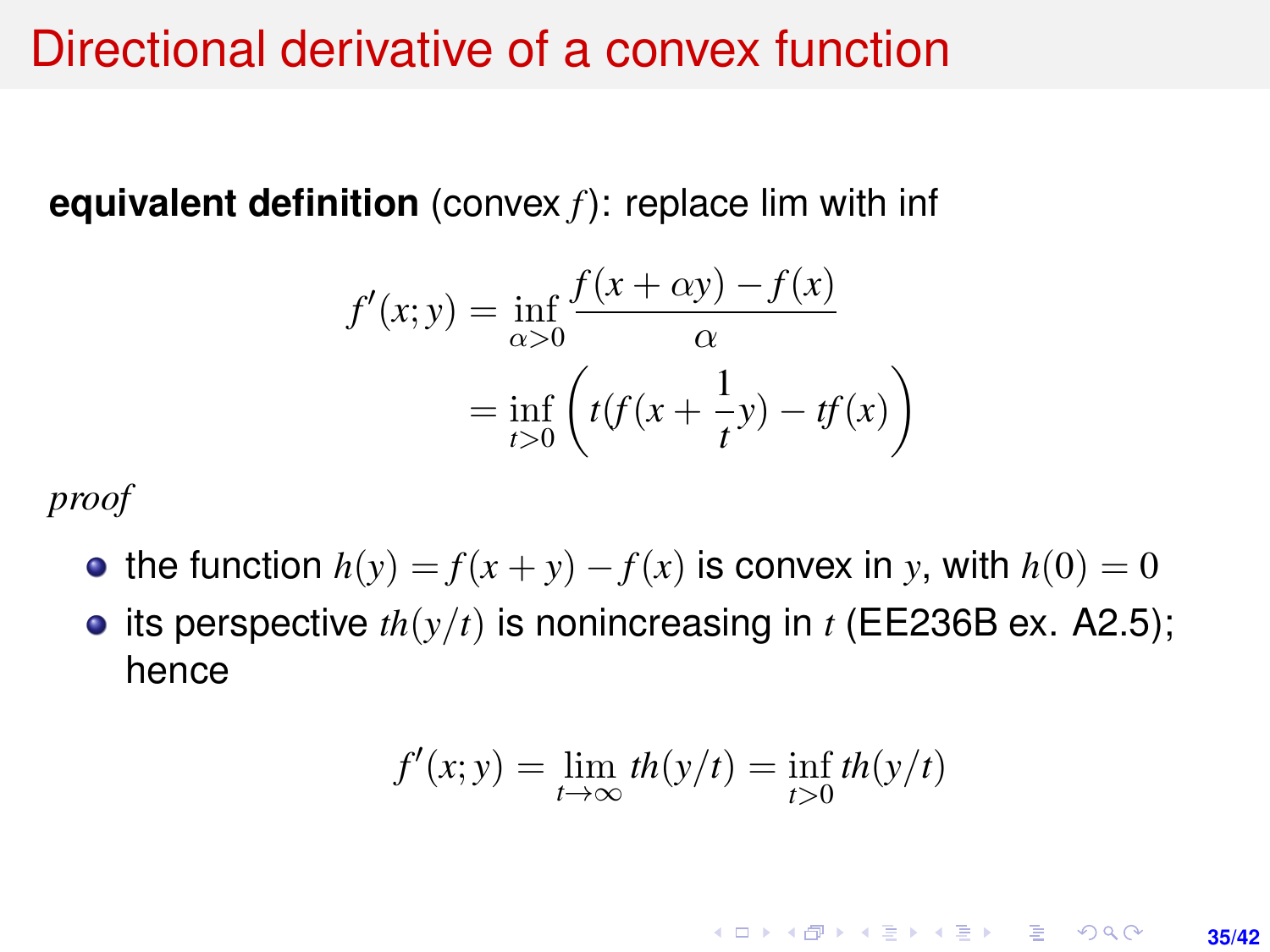# **Properties**

<span id="page-35-0"></span>consequences of the expressions (for convex *f*)

$$
f'(x; y) = \inf_{\alpha > 0} \frac{f(x + \alpha y) - f(x)}{\alpha}
$$

$$
= \inf_{t > 0} \left( t(f(x + \frac{1}{t}y) - tf(x)) \right)
$$

- $f'(x; y)$  is convex in  $y$  (partial minimization of a convex function in *y*, *t*)
- $f'(x; y)$  defines a lower bound on  $f$  in the direction  $y$ :

$$
f(x + \alpha y) \ge f(x) + \alpha f'(x; y) \quad \forall \alpha \ge 0
$$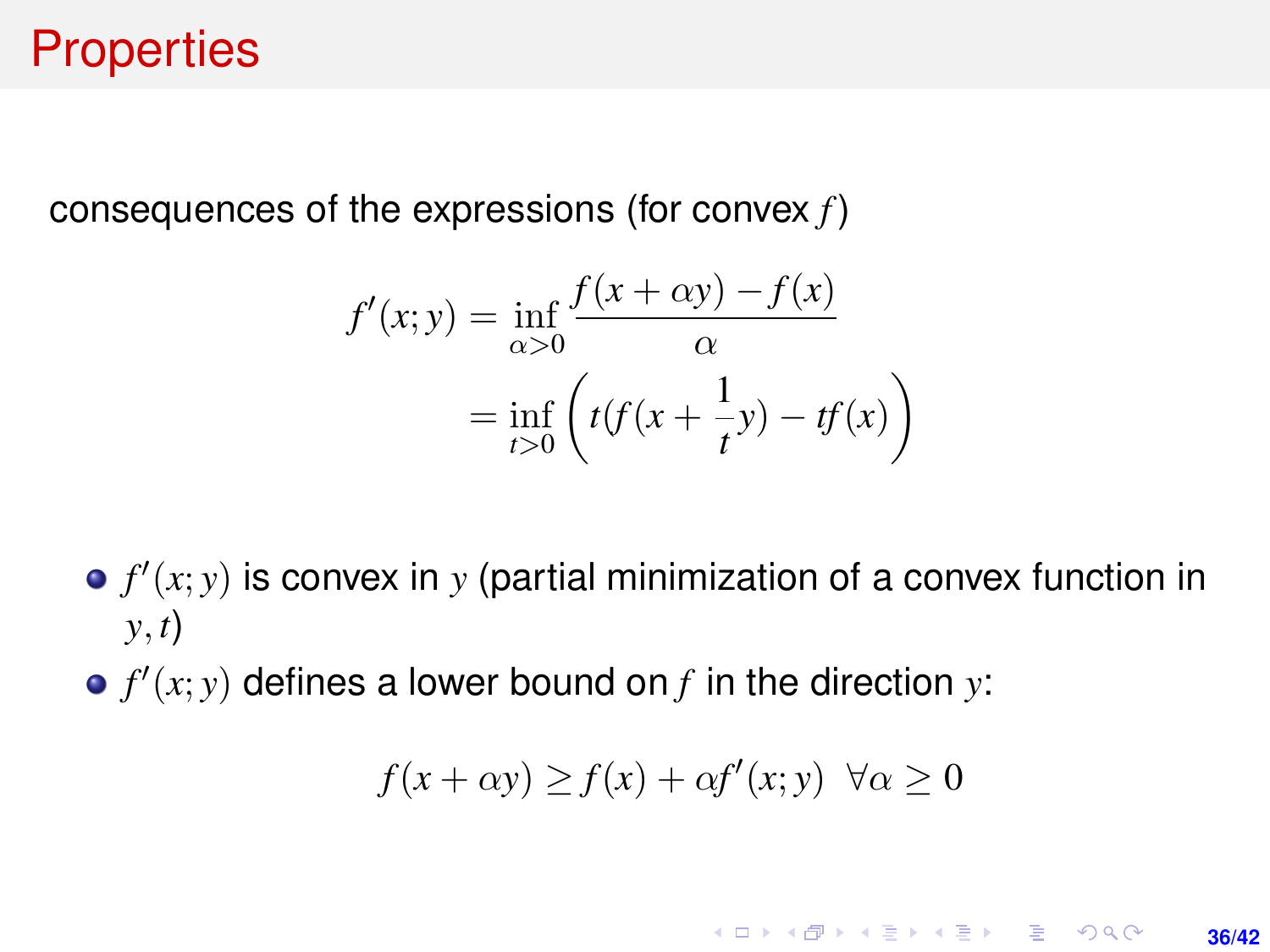# Directional derivative and subgradients

for convex  $f$  and  $x \in \text{intdom } f$ 

$$
f'(x; y) = \sup_{g \in \partial f(x)} g^{\top} y
$$



generalizes  $f'(x; y) = \nabla f(x)^\top y$  for differentiable functions

implies that  $f'(x; y)$  exists for all  $x \in \text{intdom } f$ , all  $y$  (see page [6\)](#page-5-1)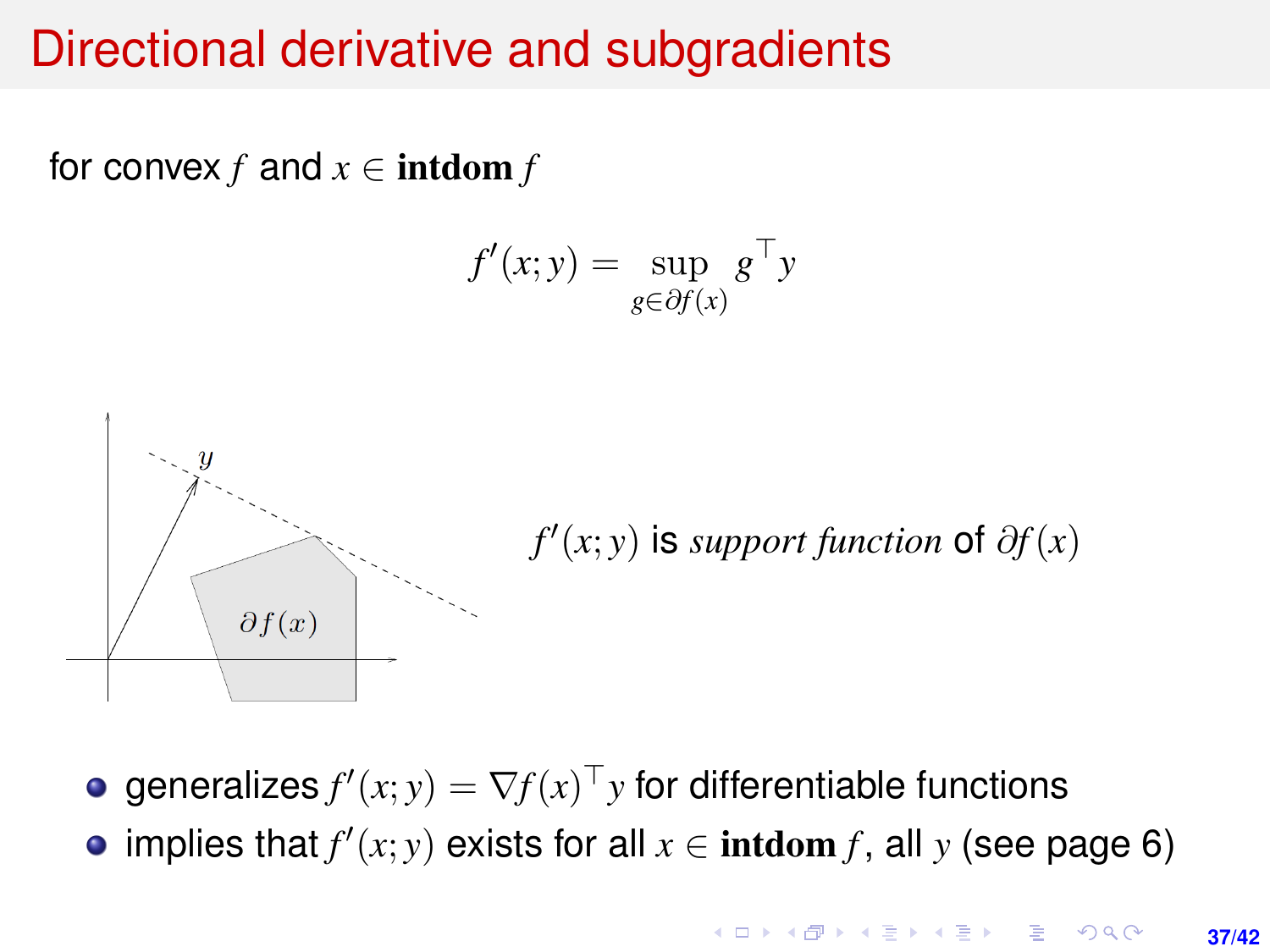*proof* : if  $g \in \partial f(x)$  then from p [36](#page-35-0)

$$
f'(x; y) \ge \inf_{\alpha > 0} \frac{f(x) + \alpha g^{\top} y - f(x)}{\alpha} = g^{\top} y
$$

it remains to show that  $f'(x; y) = \hat{g}^\top y$  for at least one  $\hat{g} \in \partial f(x)$ 

- $f'(x; y)$  is convex in *y* with domain  $\mathbf{R}^n$ , hence subdifferentiable at all *y*
- let  $\hat{g}$  be a subgradient of  $f'(x; y)$  at *y*: for all  $v, \lambda \geq 0$ ,

$$
\lambda f'(x; v) = f'(x; \lambda v) \ge f'(x; y) + \hat{g}^\top(\lambda v - y)
$$

taking  $\lambda \to \infty$  shows  $f'(x;v) \geq \hat{g}^\top v;$  from the lower bound on p [36](#page-35-0)

$$
f(x + v) \ge f(x) + f'(x; v) \ge f(x) + \hat{g}^{\top} v \quad \forall v
$$

hence  $\hat{g} \in \partial f(x)$ ; taking  $\lambda = 0$  we see that  $f'(x; y) \leq \hat{g}^\top y$ 

#### **KORKAR KERKER E VOLCH 38/42**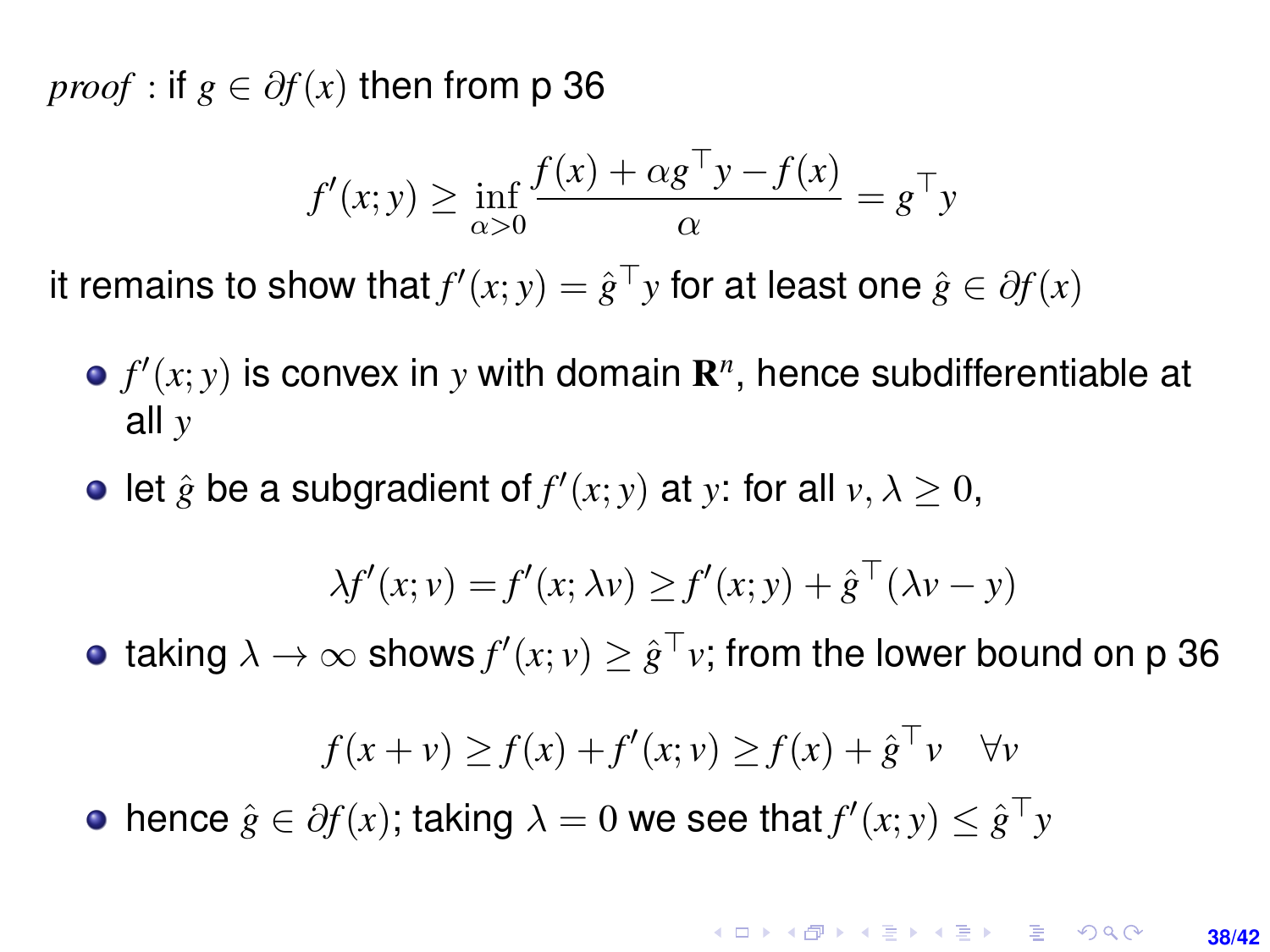# Descent directions and subgradients

*y* is a **descent direction** of *f* at *x* if  $f'(x; y) < 0$ 

- negative gradient of differentiable *f* is descent direction (if  $\nabla f(x) \neq 0$
- negative subgradient is **not** always a descent direction



 $g = (1, 2) \in \partial f(1, 0)$ , but  $y = (-1, -2)$  is not a descent direction at  $(1, 0)$ KORK ERKER ERKER

**39/42**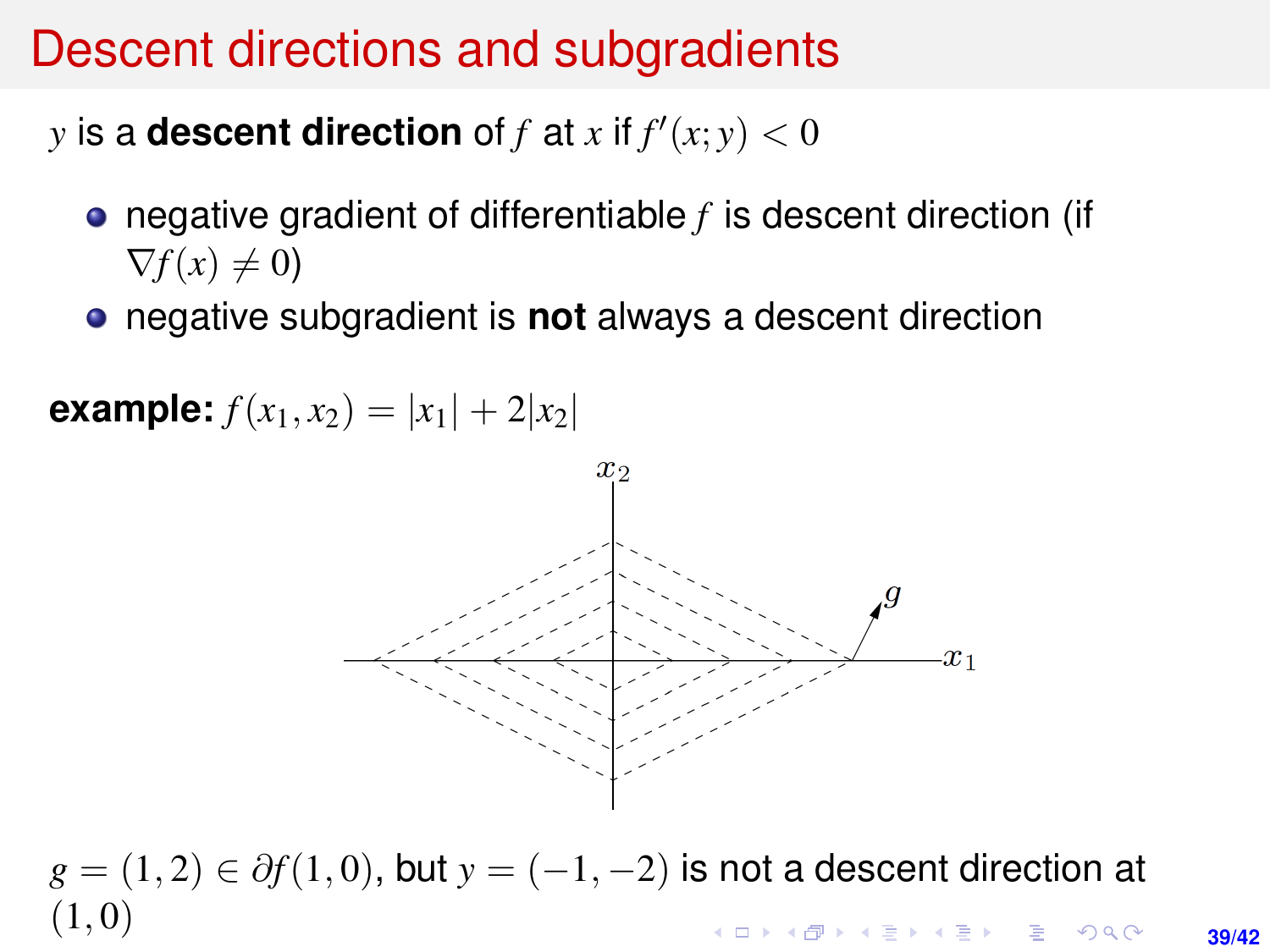# Steepest descent direction

**definition:** (normalized) steepest descent direction at  $x \in \text{int dom } f$  is

$$
\triangle x_{\text{nsd}} = \underset{\|y\|_2 \leq 1}{\operatorname{argmin}} f'(x; y)
$$

 $\Delta x_{\text{nod}}$  is the primal solution *y* of the pair of dual problems (BV S8.1.3)

$$
\begin{array}{ll}\n\text{min (over y)} & f'(x; y) \\
\text{s.t.} & \|y\|_2 \le 1\n\end{array}\n\quad\n\begin{array}{ll}\n\text{max (over g)} & -\|g\|_2 \\
\text{s.t.} & g \in \partial f(x)\n\end{array}
$$

• optimal 
$$
g^*
$$
 is subgradient with least norm

\n- \n
$$
f'(x; \triangle x_{\text{nsd}}) = -\|g^*\|_2
$$
\n
\n- \n if  $0 \notin \partial f(x)$ ,  $\triangle x_{\text{nsd}} = -g^* / \|g^*\|_2$ \n
\n

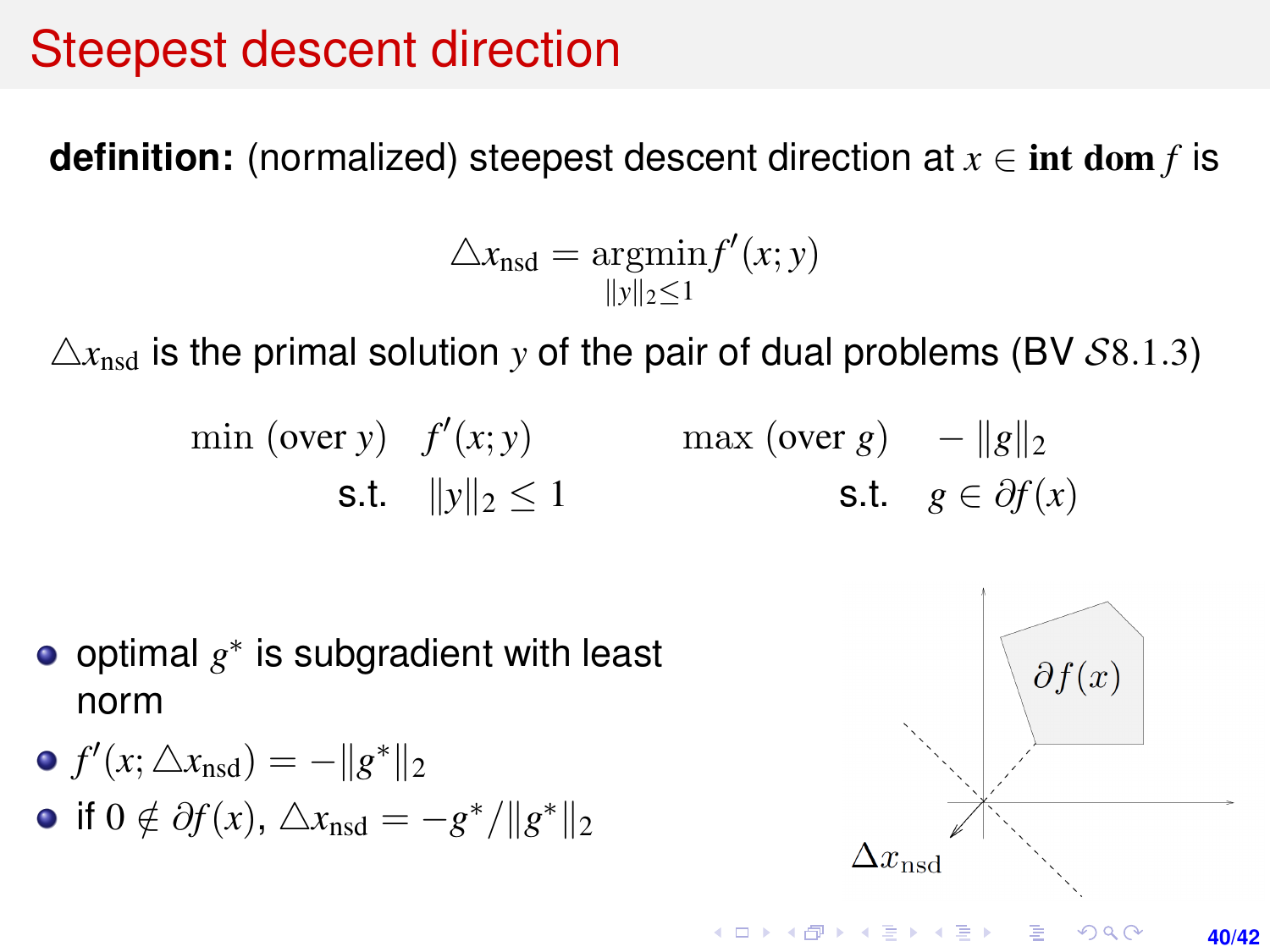## Subgradients and distance to sublevel sets

if *f* is convex,  $f(y) < f(x)$ ,  $g \in \partial f(x)$ , then for small  $t > 0$ ,

$$
||x - tg - y||_2^2 = ||x - y||_2^2 - 2tg^\top(x - y) + t^2||g||_2^2
$$
  
\n
$$
\le ||x - y||_2^2 - 2t(f(x) - f(y)) + t^2||g||_2^2
$$
  
\n
$$
< ||x - y||_2^2
$$

 $\bullet$  −*g* is descent direction for  $\|x - y\|_2$ , for any *y* with  $f(y) < f(x)$ 

• in particular,  $-g$  is descent direction for distance to any minimizer of *f*